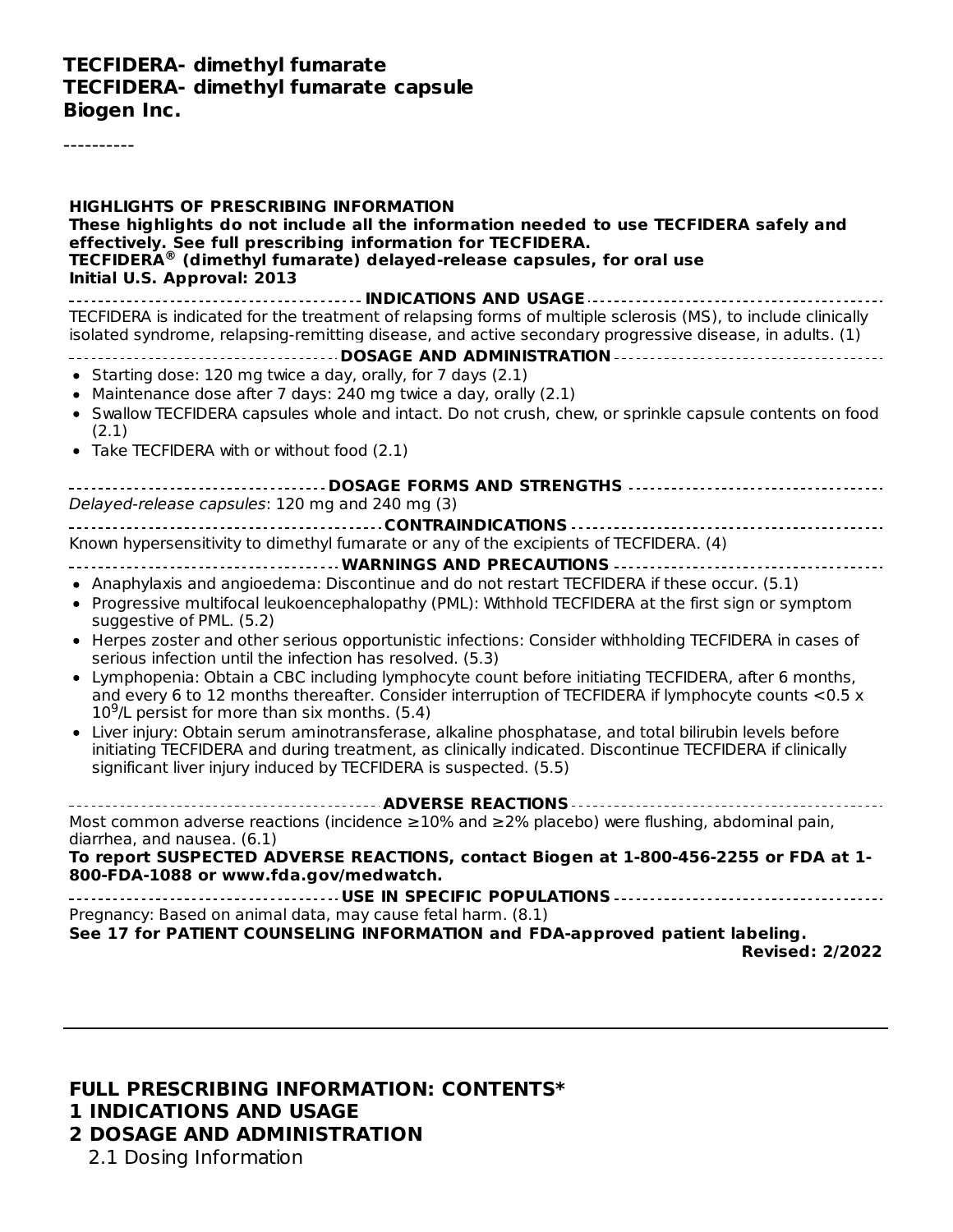2.2 Blood Tests Prior to Initiation of Therapy

#### **3 DOSAGE FORMS AND STRENGTHS**

## **4 CONTRAINDICATIONS**

## **5 WARNINGS AND PRECAUTIONS**

- 5.1 Anaphylaxis and Angioedema
- 5.2 Progressive Multifocal Leukoencephalopathy
- 5.3 Herpes Zoster and Other Serious Opportunistic Infections
- 5.4 Lymphopenia
- 5.5 Liver Injury
- 5.6 Flushing

## **6 ADVERSE REACTIONS**

- 6.1 Clinical Trials Experience
- 6.2 Postmarketing Experience

# **8 USE IN SPECIFIC POPULATIONS**

- 8.1 Pregnancy
- 8.2 Lactation
- 8.4 Pediatric Use
- 8.5 Geriatric Use

## **10 OVERDOSE**

## **11 DESCRIPTION**

# **12 CLINICAL PHARMACOLOGY**

- 12.1 Mechanism of Action
- 12.2 Pharmacodynamics
- 12.3 Pharmacokinetics

# **13 NONCLINICAL TOXICOLOGY**

- 13.1 Carcinogenesis, Mutagenesis, Impairment of Fertility
- 13.2 Animal Toxicology and/or Pharmacology

## **14 CLINICAL STUDIES**

# **16 HOW SUPPLIED/STORAGE AND HANDLING**

#### **17 PATIENT COUNSELING INFORMATION**

\* Sections or subsections omitted from the full prescribing information are not listed.

# **FULL PRESCRIBING INFORMATION**

# **1 INDICATIONS AND USAGE**

TECFIDERA is indicated for the treatment of relapsing forms of multiple sclerosis (MS), to include clinically isolated syndrome, relapsing-remitting disease, and active secondary progressive disease, in adults.

# **2 DOSAGE AND ADMINISTRATION**

# **2.1 Dosing Information**

The starting dose for TECFIDERA is 120 mg twice a day orally. After 7 days, the dose should be increased to the maintenance dose of 240 mg twice a day orally. Temporary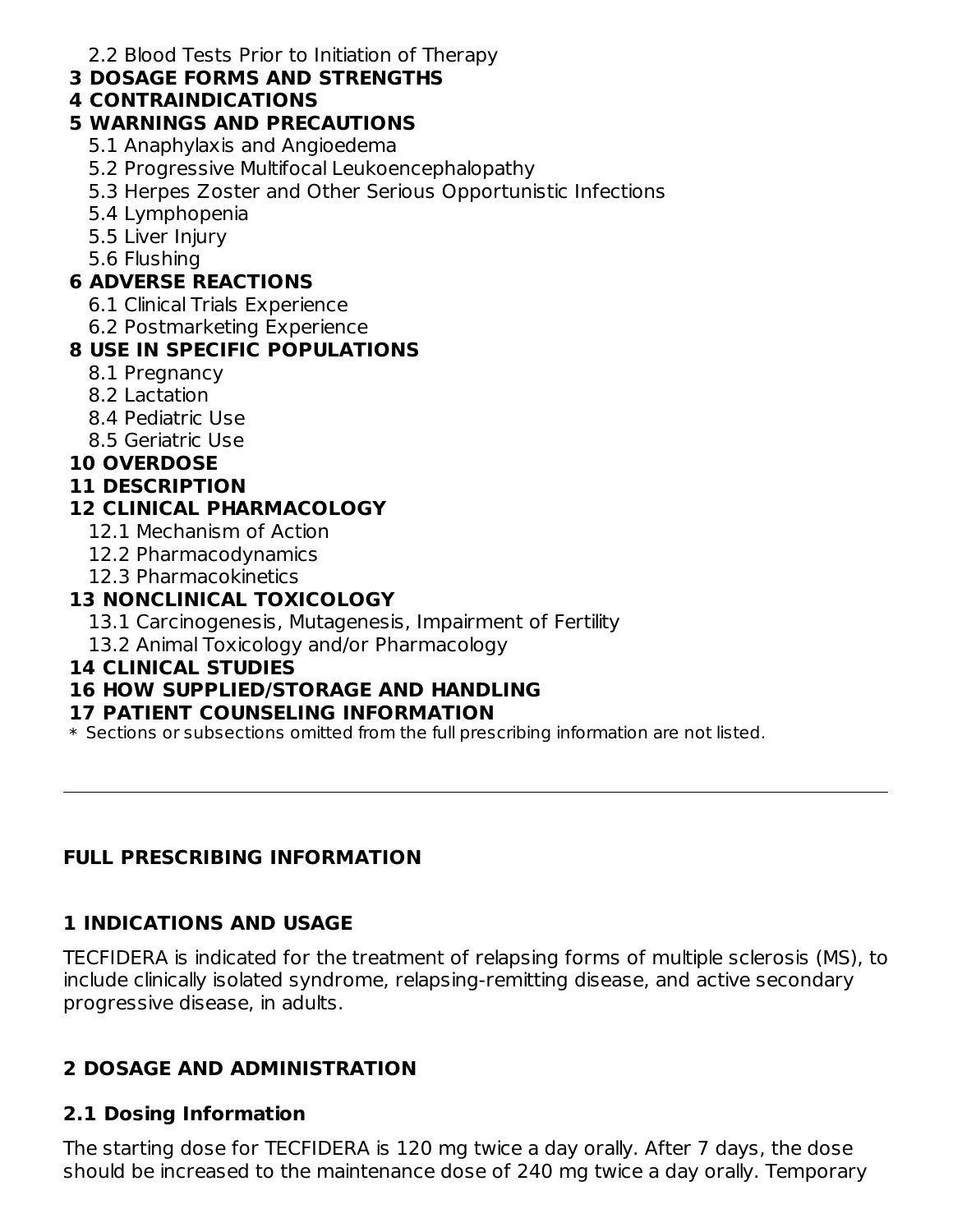dose reductions to 120 mg twice a day may be considered for individuals who do not tolerate the maintenance dose. Within 4 weeks, the recommended dose of 240 mg twice a day should be resumed. Discontinuation of TECFIDERA should be considered for patients unable to tolerate return to the maintenance dose. The incidence of flushing may be reduced by administration of TECFIDERA with food. Alternatively, administration of non-enteric coated aspirin (up to a dose of 325 mg) 30 minutes prior to TECFIDERA dosing may reduce the incidence or severity of flushing [see Clinical Pharmacology (12.3)].

TECFIDERA should be swallowed whole and intact. TECFIDERA should not be crushed or chewed, and the capsule contents should not be sprinkled on food. TECFIDERA can be taken with or without food.

# **2.2 Blood Tests Prior to Initiation of Therapy**

Obtain a complete blood cell count (CBC) including lymphocyte count before initiation of therapy [see Warnings and Precautions (5.4)].

Obtain serum aminotransferase, alkaline phosphatase, and total bilirubin levels prior to treatment with TECFIDERA [see Warnings and Precautions (5.5)].

# **3 DOSAGE FORMS AND STRENGTHS**

TECFIDERA is available as hard gelatin delayed-release capsules containing 120 mg or 240 mg of dimethyl fumarate. The 120 mg capsules have a green cap and white body, printed with "BG-12 120 mg" in black ink on the body. The 240 mg capsules have a green cap and a green body, printed with "BG-12 240 mg" in black ink on the body.

# **4 CONTRAINDICATIONS**

TECFIDERA is contraindicated in patients with known hypersensitivity to dimethyl fumarate or to any of the excipients of TECFIDERA. Reactions have included anaphylaxis and angioedema [see Warnings and Precautions (5.1)].

## **5 WARNINGS AND PRECAUTIONS**

## **5.1 Anaphylaxis and Angioedema**

TECFIDERA can cause anaphylaxis and angioedema after the first dose or at any time during treatment. Signs and symptoms have included difficulty breathing, urticaria, and swelling of the throat and tongue. Patients should be instructed to discontinue TECFIDERA and seek immediate medical care should they experience signs and symptoms of anaphylaxis or angioedema.

## **5.2 Progressive Multifocal Leukoencephalopathy**

Progressive multifocal leukoencephalopathy (PML) has occurred in patients with MS treated with TECFIDERA. PML is an opportunistic viral infection of the brain caused by the JC virus (JCV) that typically only occurs in patients who are immunocompromised, and that usually leads to death or severe disability. A fatal case of PML occurred in a patient who received TECFIDERA for 4 years while enrolled in a clinical trial. During the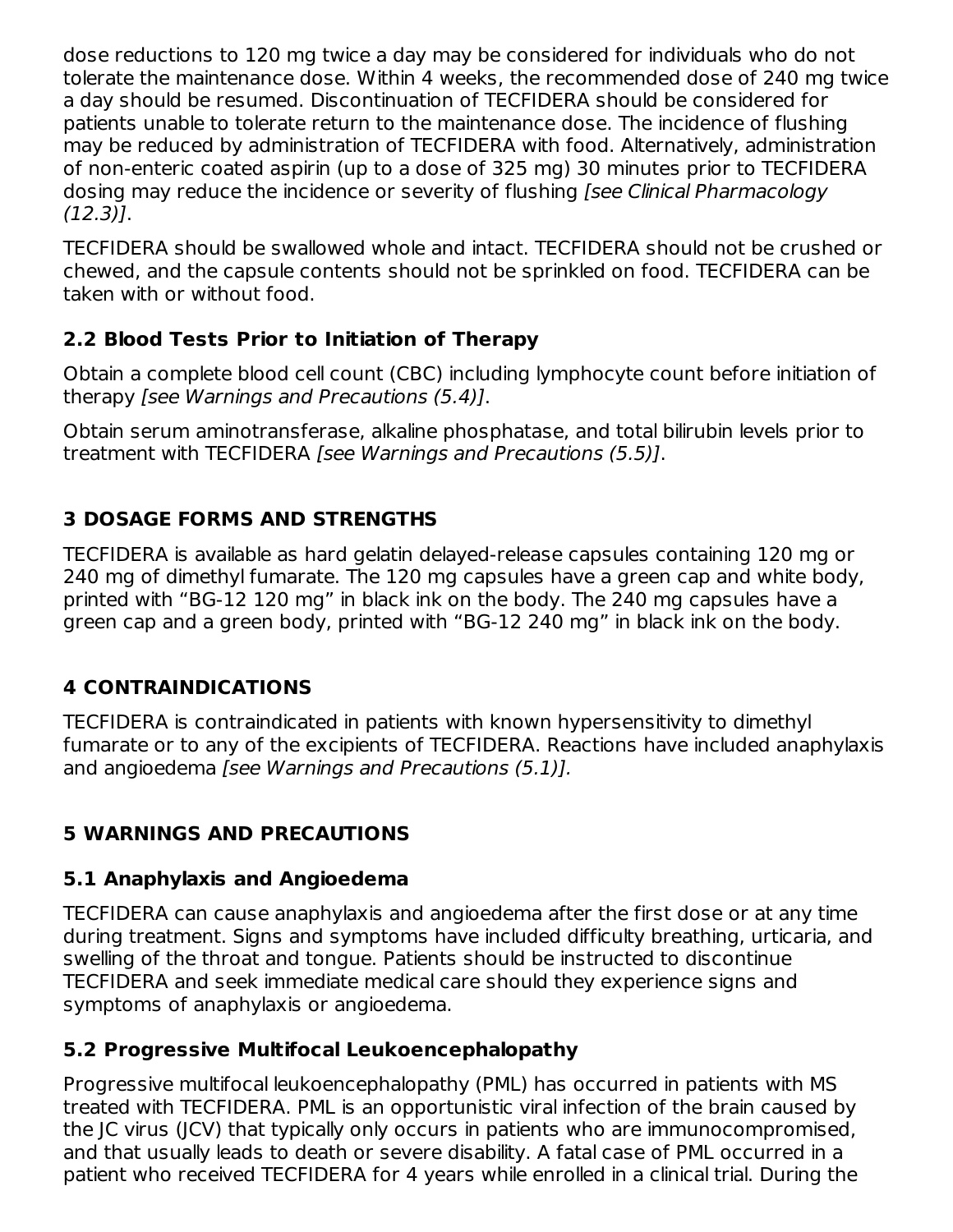clinical trial, the patient experienced prolonged lymphopenia (lymphocyte counts predominantly <0.5x10<sup>9</sup>/L for 3.5 years) while taking TECFIDERA [see Warnings and Precautions (5.4)]. The patient had no other identified systemic medical conditions resulting in compromised immune system function and had not previously been treated with natalizumab, which has a known association with PML. The patient was also not taking any immunosuppressive or immunomodulatory medications concomitantly.

PML has also occurred in the postmarketing setting in the presence of lymphopenia  $\approx 0.9 \times 10^9$ /L). While the role of lymphopenia in these cases is uncertain, the PML cases have occurred predominantly in patients with lymphocyte counts  $<$  0.8x10<sup>9</sup>/L persisting for more than 6 months.

At the first sign or symptom suggestive of PML, withhold TECFIDERA and perform an appropriate diagnostic evaluation. Typical symptoms associated with PML are diverse, progress over days to weeks, and include progressive weakness on one side of the body or clumsiness of limbs, disturbance of vision, and changes in thinking, memory, and orientation leading to confusion and personality changes.

MRI findings may be apparent before clinical signs or symptoms. Cases of PML, diagnosed based on MRI findings and the detection of JCV DNA in the cerebrospinal fluid in the absence of clinical signs or symptoms specific to PML, have been reported in patients treated with other MS medications associated with PML. Many of these patients subsequently became symptomatic with PML. Therefore, monitoring with MRI for signs that may be consistent with PML may be useful, and any suspicious findings should lead to further investigation to allow for an early diagnosis of PML, if present. Lower PMLrelated mortality and morbidity have been reported following discontinuation of another MS medication associated with PML in patients with PML who were initially asymptomatic compared to patients with PML who had characteristic clinical signs and symptoms at diagnosis. It is not known whether these differences are due to early detection and discontinuation of MS treatment or due to differences in disease in these patients.

# **5.3 Herpes Zoster and Other Serious Opportunistic Infections**

Serious cases of herpes zoster have occurred with TECFIDERA, including disseminated herpes zoster, herpes zoster ophthalmicus, herpes zoster meningoencephalitis, and herpes zoster meningomyelitis. These events may occur at any time during treatment. Monitor patients on TECFIDERA for signs and symptoms of herpes zoster. If herpes zoster occurs, appropriate treatment for herpes zoster should be administered.

Other serious opportunistic infections have occurred with TECFIDERA, including cases of serious viral (herpes simplex virus, West Nile virus, cytomegalovirus), fungal (Candida and Aspergillus), and bacterial (Nocardia, Listeria monocytogenes, Mycobacterium tuberculosis) infections. These infections have been reported in patients with reduced absolute lymphocyte counts (ALC) as well as in patients with normal ALC. These infections have affected the brain, meninges, spinal cord, gastrointestinal tract, lungs, skin, eye, and ear. Patients with symptoms and signs consistent with any of these infections should undergo prompt diagnostic evaluation and receive appropriate treatment.

Consider withholding TECFIDERA treatment in patients with herpes zoster or other serious infections until the infection has resolved [see Adverse Reactions (6.2)].

## **5.4 Lymphopenia**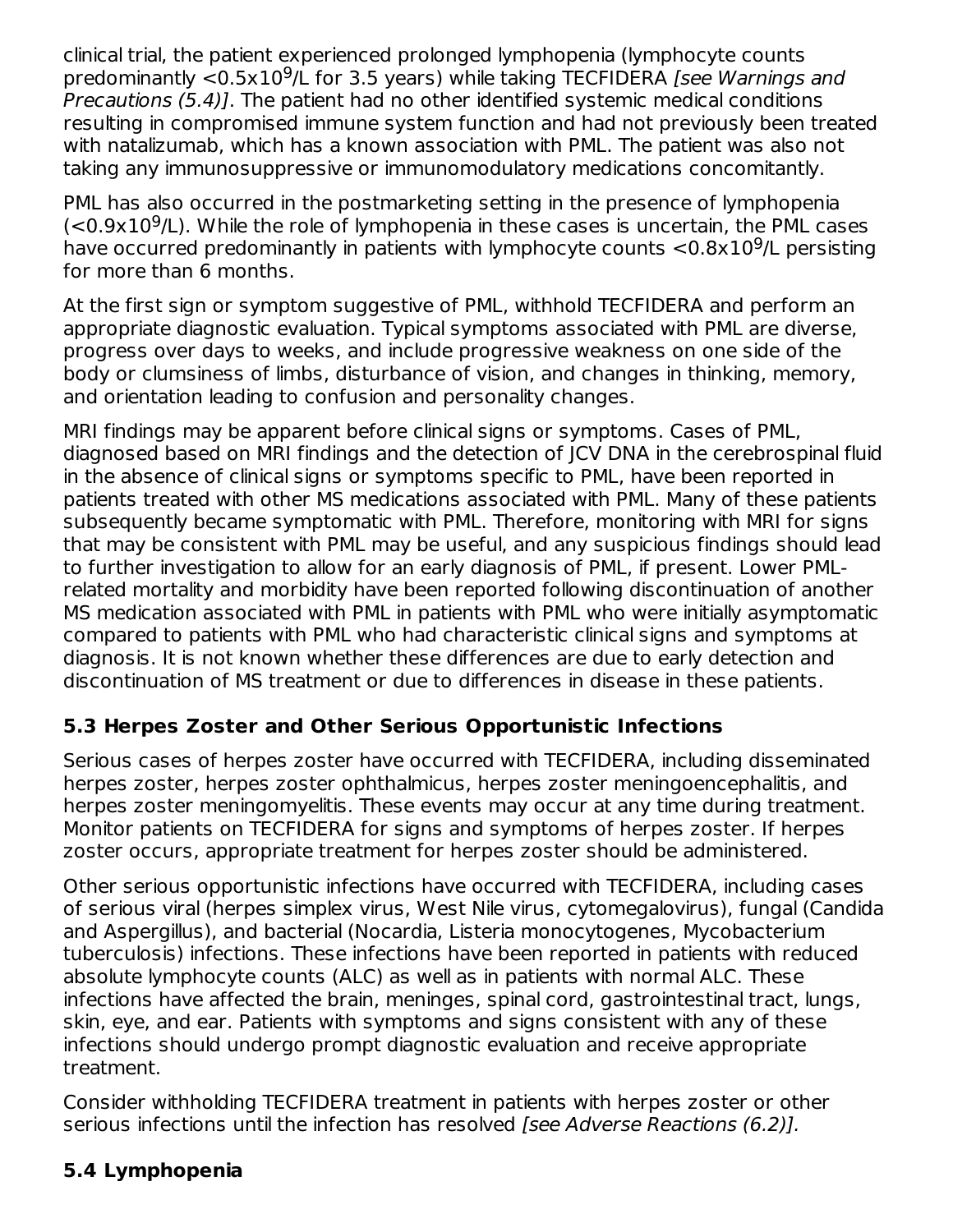TECFIDERA may decrease lymphocyte counts. In the MS placebo controlled trials, mean lymphocyte counts decreased by approximately 30% during the first year of treatment with TECFIDERA and then remained stable. Four weeks after stopping TECFIDERA, mean lymphocyte counts increased but did not return to baseline. Six percent (6%) of TECFIDERA patients and <1% of placebo patients experienced lymphocyte counts  $<$ 0.5x10<sup>9</sup>/L (lower limit of normal 0.91x10<sup>9</sup>/L). The incidence of infections (60% vs 58%) and serious infections (2% vs 2%) was similar in patients treated with TECFIDERA or placebo, respectively. There was no increased incidence of serious infections observed in patients with lymphocyte counts  $<$  0.8x10<sup>9</sup>/L or  $\leq$  0.5x10<sup>9</sup>/L in controlled trials, although one patient in an extension study developed PML in the setting of prolonged lymphopenia (lymphocyte counts predominantly  $<$ 0.5x10<sup>9</sup>/L for 3.5 years) [see Warnings and Precautions (5.2)].

In controlled and uncontrolled clinical trials, 2% of patients experienced lymphocyte counts  $<$  0.5 x 10<sup>9</sup>/L for at least six months, and in this group the majority of lymphocyte counts remained  $<$ 0.5x10<sup>9</sup>/L with continued therapy. TECFIDERA has not been studied in patients with pre-existing low lymphocyte counts.

Obtain a CBC, including lymphocyte count, before initiating treatment with TECFIDERA, 6 months after starting treatment, and then every 6 to 12 months thereafter, and as clinically indicated. Consider interruption of TECFIDERA in patients with lymphocyte counts less than  $0.5 \times 10^9$ /L persisting for more than six months. Given the potential for delayed recovery of lymphocyte counts, continue to obtain lymphocyte counts until their recovery if TECFIDERA is discontinued or interrupted due to lymphopenia. Consider withholding treatment from patients with serious infections until resolution. Decisions about whether or not to restart TECFIDERA should be individualized based on clinical circumstances.

# **5.5 Liver Injury**

Clinically significant cases of liver injury have been reported in patients treated with TECFIDERA in the postmarketing setting. The onset has ranged from a few days to several months after initiation of treatment with TECFIDERA. Signs and symptoms of liver injury, including elevation of serum aminotransferases to greater than 5-fold the upper limit of normal and elevation of total bilirubin to greater than 2-fold the upper limit of normal have been observed. These abnormalities resolved upon treatment discontinuation. Some cases required hospitalization. None of the reported cases resulted in liver failure, liver transplant, or death. However, the combination of new serum aminotransferase elevations with increased levels of bilirubin caused by druginduced hepatocellular injury is an important predictor of serious liver injury that may lead to acute liver failure, liver transplant, or death in some patients.

Elevations of hepatic transaminases (most no greater than 3 times the upper limit of normal) were observed during controlled trials [see Adverse Reactions (6.1)].

Obtain serum aminotransferase, alkaline phosphatase (ALP), and total bilirubin levels prior to treatment with TECFIDERA and during treatment, as clinically indicated. Discontinue TECFIDERA if clinically significant liver injury induced by TECFIDERA is suspected.

# **5.6 Flushing**

TECFIDERA may cause flushing (e.g., warmth, redness, itching, and/or burning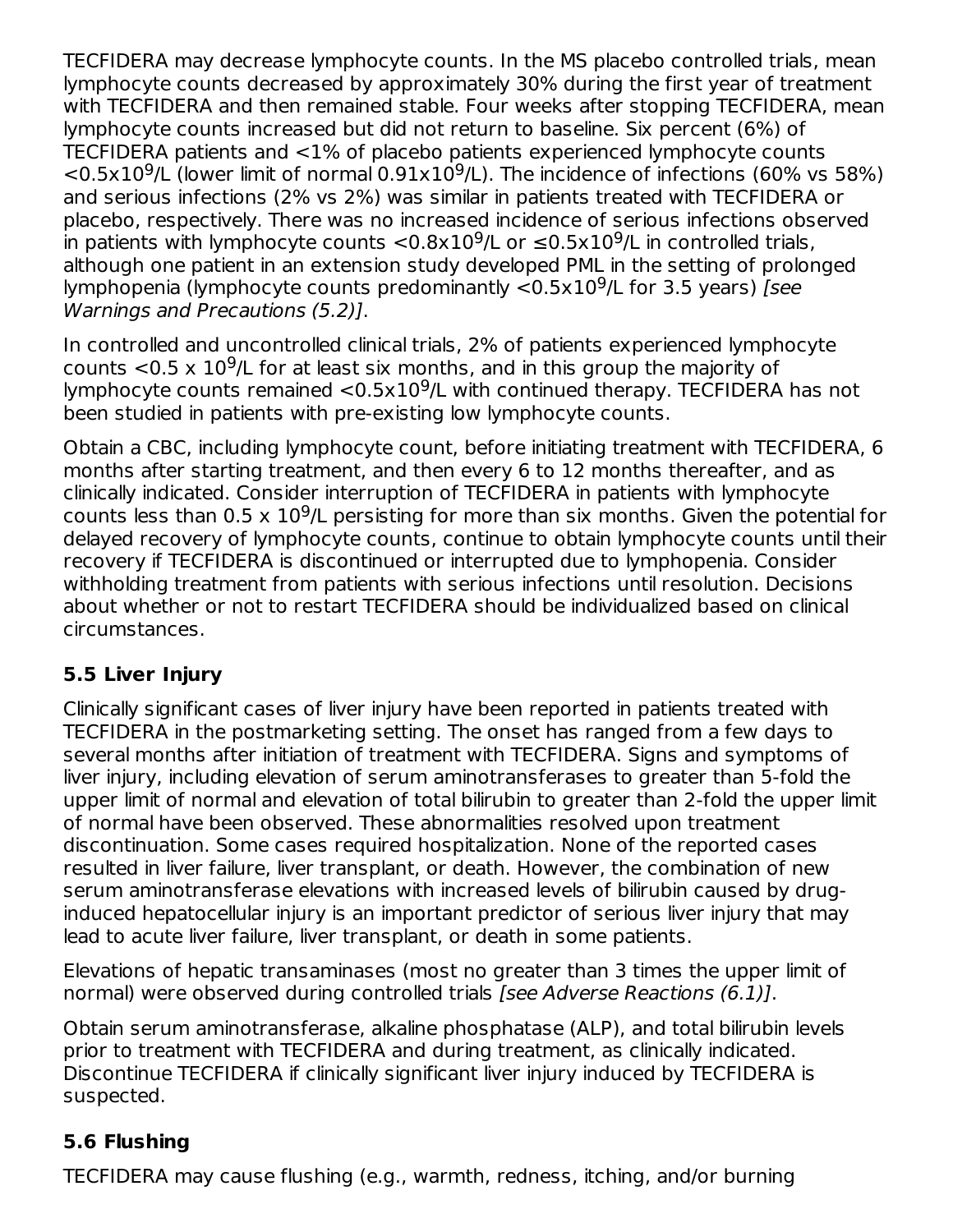sensation). In clinical trials, 40% of TECFIDERA treated patients experienced flushing. Flushing symptoms generally began soon after initiating TECFIDERA and usually improved or resolved over time. In the majority of patients who experienced flushing, it was mild or moderate in severity. Three percent (3%) of patients discontinued TECFIDERA for flushing and <1% had serious flushing symptoms that were not lifethreatening but led to hospitalization. Administration of TECFIDERA with food may reduce the incidence of flushing. Alternatively, administration of non-enteric coated aspirin (up to a dose of 325 mg) 30 minutes prior to TECFIDERA dosing may reduce the incidence or severity of flushing [see Dosing and Administration (2.1) and Clinical Pharmacology (12.3)].

# **6 ADVERSE REACTIONS**

The following important adverse reactions are described elsewhere in labeling:

- Anaphylaxis and Angioedema [see Warnings and Precautions (5.1)].
- Progressive multifocal leukoencephalopathy [see Warnings and Precautions (5.2)].
- Herpes Zoster and Other Serious Opportunistic Infections [see Warnings and Precautions (5.3)].
- Lymphopenia [see Warnings and Precautions (5.4)].
- Liver Injury [see Warnings and Precautions (5.5)].
- Flushing *[see Warnings and Precautions (5.6)]*.

# **6.1 Clinical Trials Experience**

Because clinical trials are conducted under widely varying conditions, adverse reaction rates observed in clinical trials of a drug cannot be directly compared to rates in the clinical trials of another drug and may not reflect the rates observed in clinical practice.

The most common adverse reactions (incidence  $\geq$ 10% and  $\geq$ 2% more than placebo) for TECFIDERA were flushing, abdominal pain, diarrhea, and nausea.

#### Adverse Reactions in Placebo-Controlled Trials

In the two well-controlled studies demonstrating effectiveness, 1529 patients received TECFIDERA with an overall exposure of 2244 person-years [see Clinical Studies (14)].

The adverse reactions presented in the table below are based on safety information from 769 patients treated with TECFIDERA 240 mg twice a day and 771 placebo-treated patients.

|                 | <b>TECFIDERA</b><br>$N = 769$ | <b>Placebo</b><br>$N = 771$ |
|-----------------|-------------------------------|-----------------------------|
|                 | %                             | %                           |
| <b>Flushing</b> | 40                            | 6                           |
| Abdominal pain  | 18                            | 10                          |
| Diarrhea        | 14                            | 11                          |
| <b>Nausea</b>   | 12                            | 9                           |
| Vomiting        | 9                             |                             |

### **Table 1: Adverse Reactions in Study 1 and 2 reported for TECFIDERA 240 mg BID at ≥ 2% higher incidence than placebo**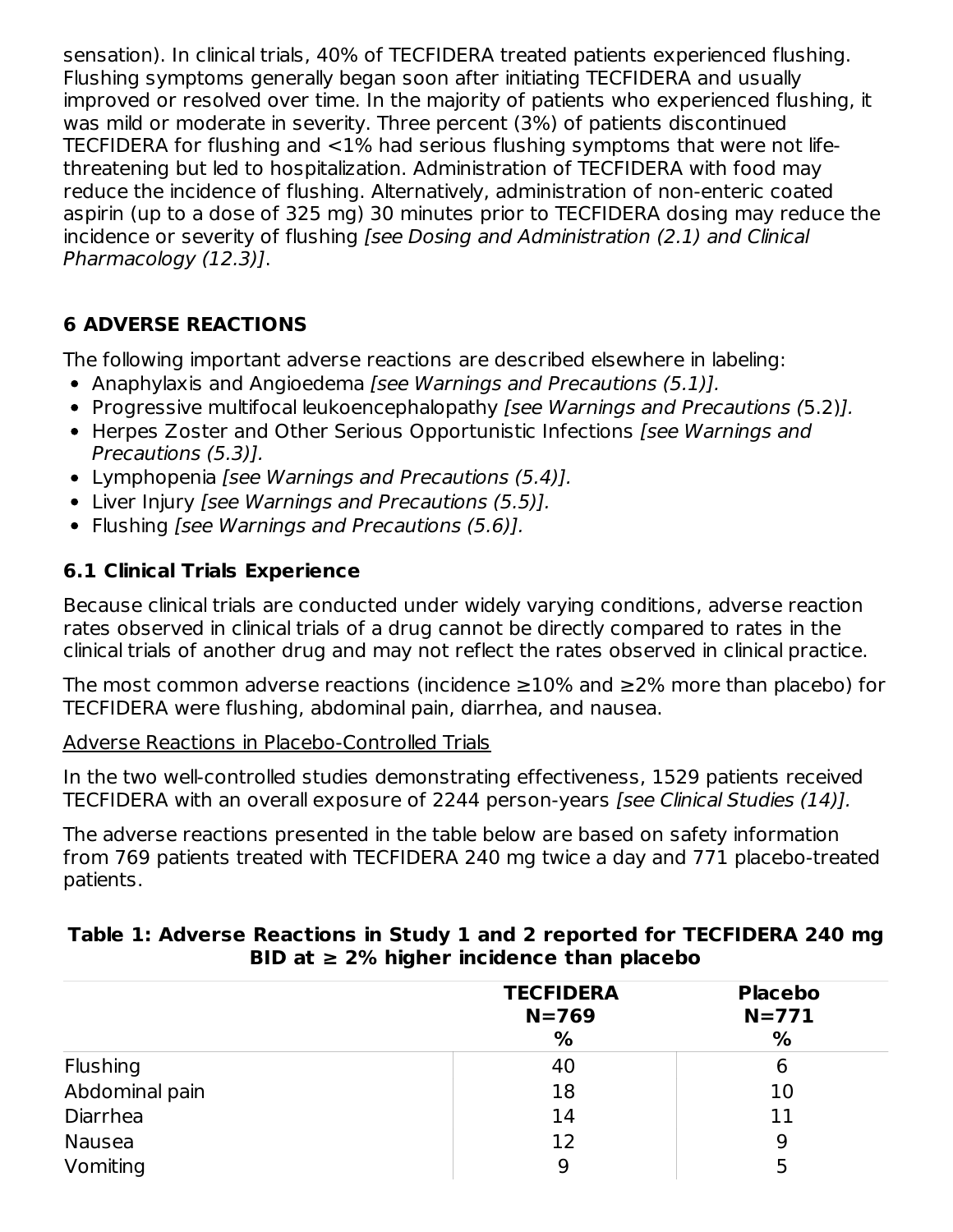| Pruritus                             |  |
|--------------------------------------|--|
| Rash                                 |  |
| Albumin urine present                |  |
| Erythema                             |  |
| Dyspepsia                            |  |
| Aspartate aminotransferase increased |  |
| Lymphopenia                          |  |

## Gastrointestinal

TECFIDERA caused GI events (e.g., nausea, vomiting, diarrhea, abdominal pain, and dyspepsia). The incidence of GI events was higher early in the course of treatment (primarily in month 1) and usually decreased over time in patients treated with TECFIDERA compared with placebo. Four percent (4%) of patients treated with TECFIDERA and less than 1% of placebo patients discontinued due to gastrointestinal events. The incidence of serious GI events was 1% in patients treated with TECFIDERA.

#### Hepatic Transaminases

An increased incidence of elevations of hepatic transaminases in patients treated with TECFIDERA was seen primarily during the first six months of treatment, and most patients with elevations had levels < 3 times the upper limit of normal (ULN) during controlled trials. Elevations of alanine aminotransferase and aspartate aminotransferase to  $\geq$  3 times the ULN occurred in a small number of patients treated with both TECFIDERA and placebo and were balanced between groups. There were no elevations in transaminases  $\geq 3$  times the ULN with concomitant elevations in total bilirubin  $> 2$ times the ULN. Discontinuations due to elevated hepatic transaminases were < 1% and were similar in patients treated with TECFIDERA or placebo.

#### Eosinophilia

A transient increase in mean eosinophil counts was seen during the first 2 months of therapy.

#### Adverse Reactions in Placebo-Controlled and Uncontrolled Studies

In placebo-controlled and uncontrolled clinical studies, a total of 2513 patients have received TECFIDERA and been followed for periods up to 4 years with an overall exposure of 4603 person-years. Approximately 1162 patients have received more than 2 years of treatment with TECFIDERA. The adverse reaction profile of TECFIDERA in the uncontrolled clinical studies was consistent with the experience in the placebo-controlled clinical trials.

## **6.2 Postmarketing Experience**

The following adverse reaction has been identified during post approval use of TECFIDERA. Because these reactions are reported voluntarily from a population of uncertain size, it is not always possible to reliably estimate their frequency or establish a causal relationship to drug exposure.

Hepatobiliary Disorders: Liver function abnormalities (elevations in transaminases  $\geq 3$ times ULN with concomitant elevations in total bilirubin  $> 2$  times ULN) [see Warnings] and Precautions (5.5)]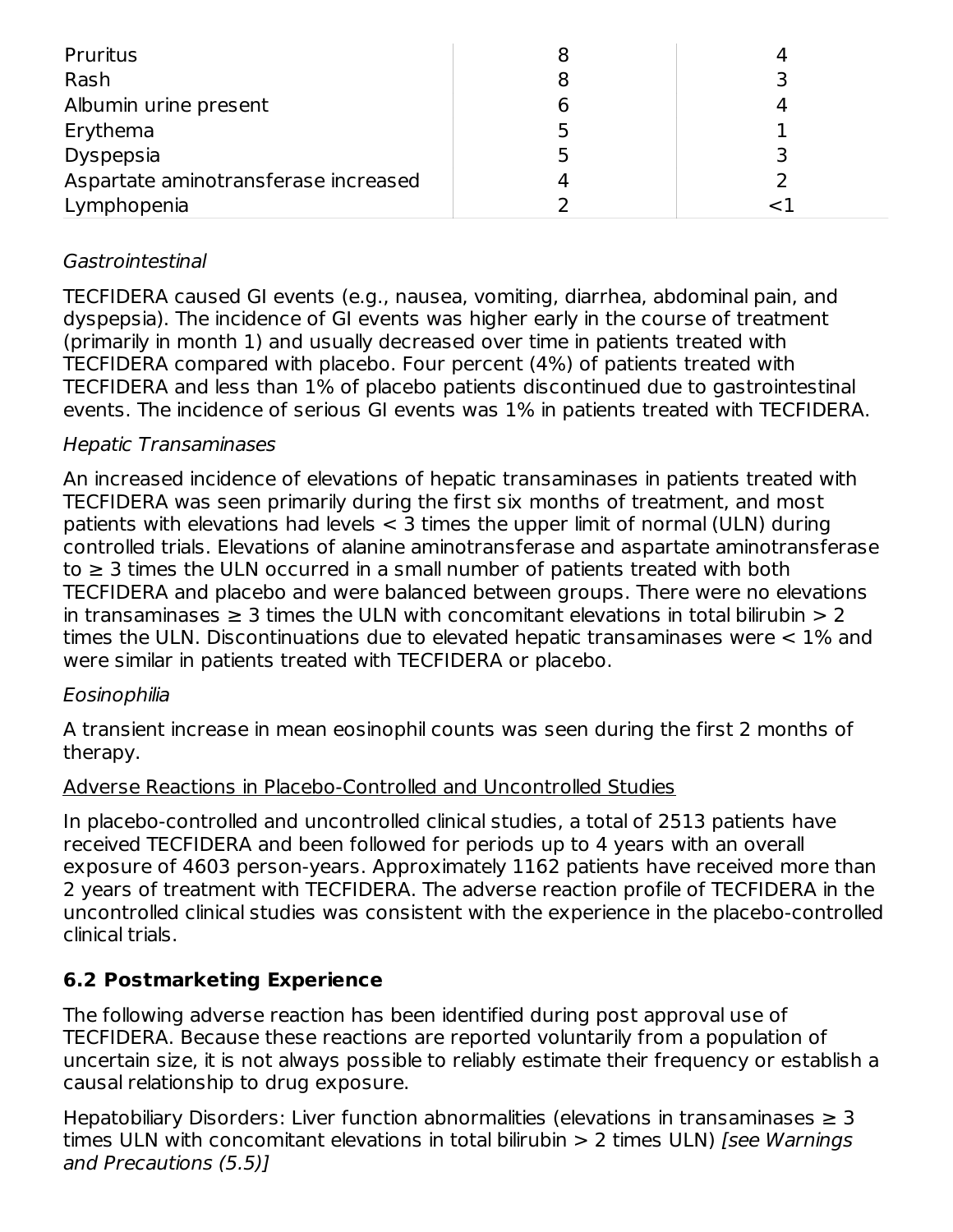Infections and Infestations: Herpes zoster infection and other serious opportunistic infections [see Warnings and Precautions (5.3)]

Respiratory, Thoracic, and Mediastinal Disorders: Rhinorrhea

Skin and Subcutaneous: Alopecia

# **8 USE IN SPECIFIC POPULATIONS**

# **8.1 Pregnancy**

# Pregnancy Exposure Registry

There is a pregnancy exposure registry that monitors pregnancy outcomes in women exposed to TECFIDERA during pregnancy. Encourage patients to enroll by calling 1-866- 810-1462 or visiting www.tecfiderapregnancyregistry.com.

## Risk Summary

There are no adequate data on the developmental risk associated with the use of TECFIDERA in pregnant women. In animals, adverse effects on offspring survival, growth, sexual maturation, and neurobehavioral function were observed when dimethyl fumarate (DMF) was administered during pregnancy and lactation at clinically relevant doses [see Data].

In the U.S. general population, the estimated background risk of major birth defects and miscarriage in clinically recognized pregnancies is 2-4% and 15-20%, respectively. The background risk of major birth defects and miscarriage for the indicated population is unknown.

Data

# Animal Data

In rats administered DMF orally (25, 100, 250 mg/kg/day) throughout organogenesis, embryofetal toxicity (reduced fetal body weight and delayed ossification) were observed at the highest dose tested. This dose also produced evidence of maternal toxicity (reduced body weight). Plasma exposure (AUC) for monomethyl fumarate (MMF), the major circulating metabolite, at the no-effect dose is approximately three times that in humans at the recommended human dose (RHD) of 480 mg/day. In rabbits administered DMF orally (25, 75, and 150 mg/kg/day) throughout organogenesis, embryolethality and decreased maternal body weight were observed at the highest dose tested. The plasma AUC for MMF at the no-effect dose is approximately 5 times that in humans at the RHD.

Oral administration of DMF (25, 100, and 250 mg/kg/day) to rats throughout organogenesis and lactation resulted in increased lethality, persistent reductions in body weight, delayed sexual maturation (male and female pups), and reduced testicular weight at the highest dose tested. Neurobehavioral impairment was observed at all doses. A no-effect dose for developmental toxicity was not identified. The lowest dose tested was associated with plasma AUC for MMF lower than that in humans at the RHD.

# **8.2 Lactation**

Risk Summary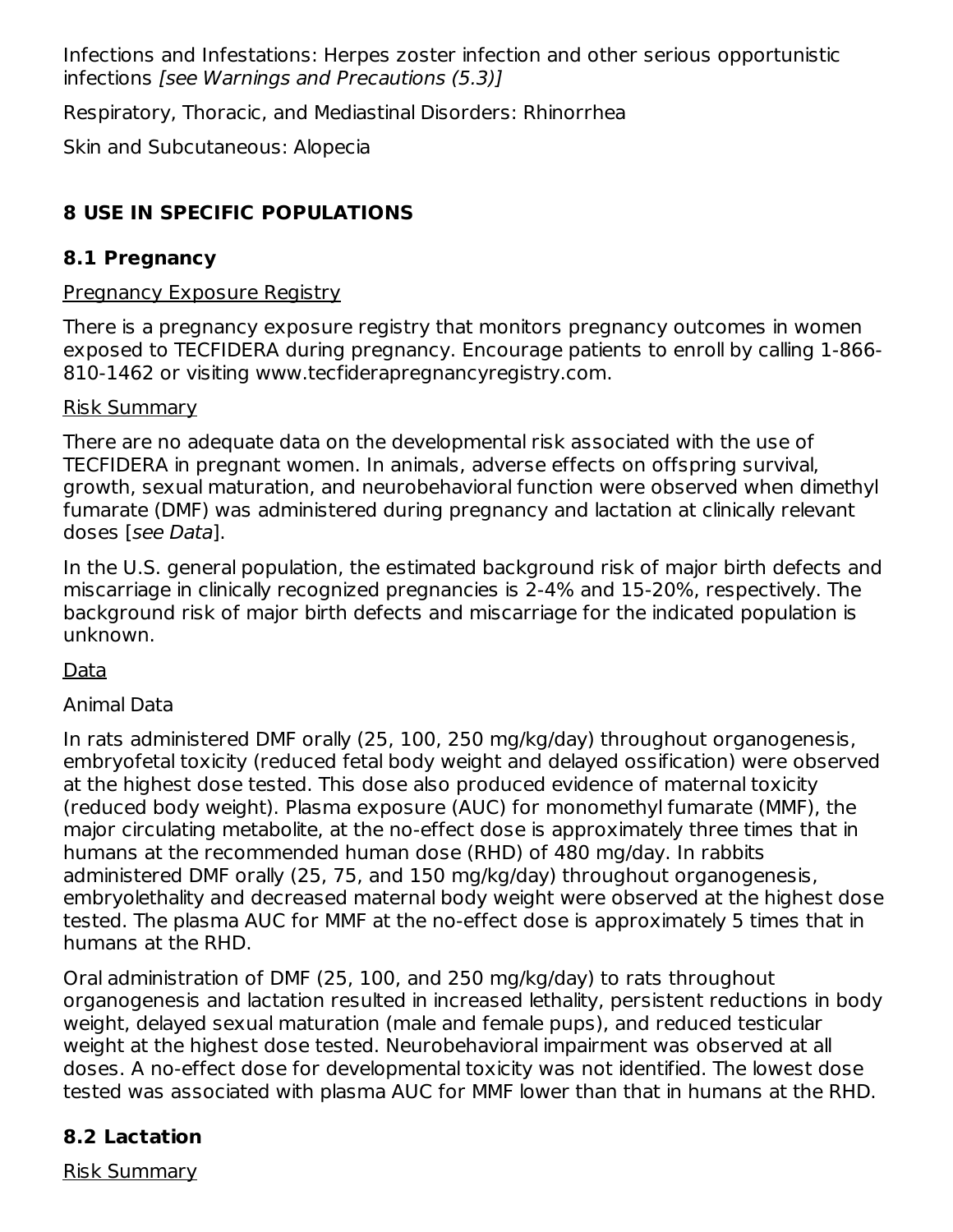There are no data on the presence of DMF or MMF in human milk. The effects on the breastfed infant and on milk production are unknown.

The developmental and health benefits of breastfeeding should be considered along with the mother's clinical need for TECFIDERA and any potential adverse effects on the breastfed infant from the drug or from the underlying maternal condition.

#### **8.4 Pediatric Use**

Safety and effectiveness in pediatric patients have not been established.

## **8.5 Geriatric Use**

Clinical studies of TECFIDERA did not include sufficient numbers of patients aged 65 and over to determine whether they respond differently from younger patients.

# **10 OVERDOSE**

Cases of overdose with TECFIDERA have been reported. The symptoms described in these cases were consistent with the known adverse event profile of TECFIDERA.

There are no known therapeutic interventions to enhance elimination of TECFIDERA nor is there a known antidote. In the event of overdose, initiate symptomatic supportive treatment as clinically indicated.

## **11 DESCRIPTION**

TECFIDERA contains dimethyl fumarate which is also known by its chemical name, dimethyl (E) butenedioate, (C $_6$ H $_8$ O $_4$ ). It has the following structure:



Dimethyl fumarate is a white to off-white powder that is highly soluble in water with a molecular mass of 144.13.

TECFIDERA is provided as hard gelatin delayed-release capsules for oral administration, containing 120 mg or 240 mg of dimethyl fumarate consisting of the following inactive ingredients: microcrystalline cellulose, silicified microcrystalline cellulose, croscarmellose sodium, talc, silica colloidal silicon dioxide, magnesium stearate, triethyl citrate, methacrylic acid copolymer - Type A, methacrylic acid copolymer dispersion, simethicone (30% emulsion), sodium lauryl sulphate, and polysorbate 80. The capsule shell, printed with black ink, contains the following inactive ingredients: gelatin, titanium dioxide, FD&C blue 1; brilliant blue FCF, yellow iron oxide and black iron oxide.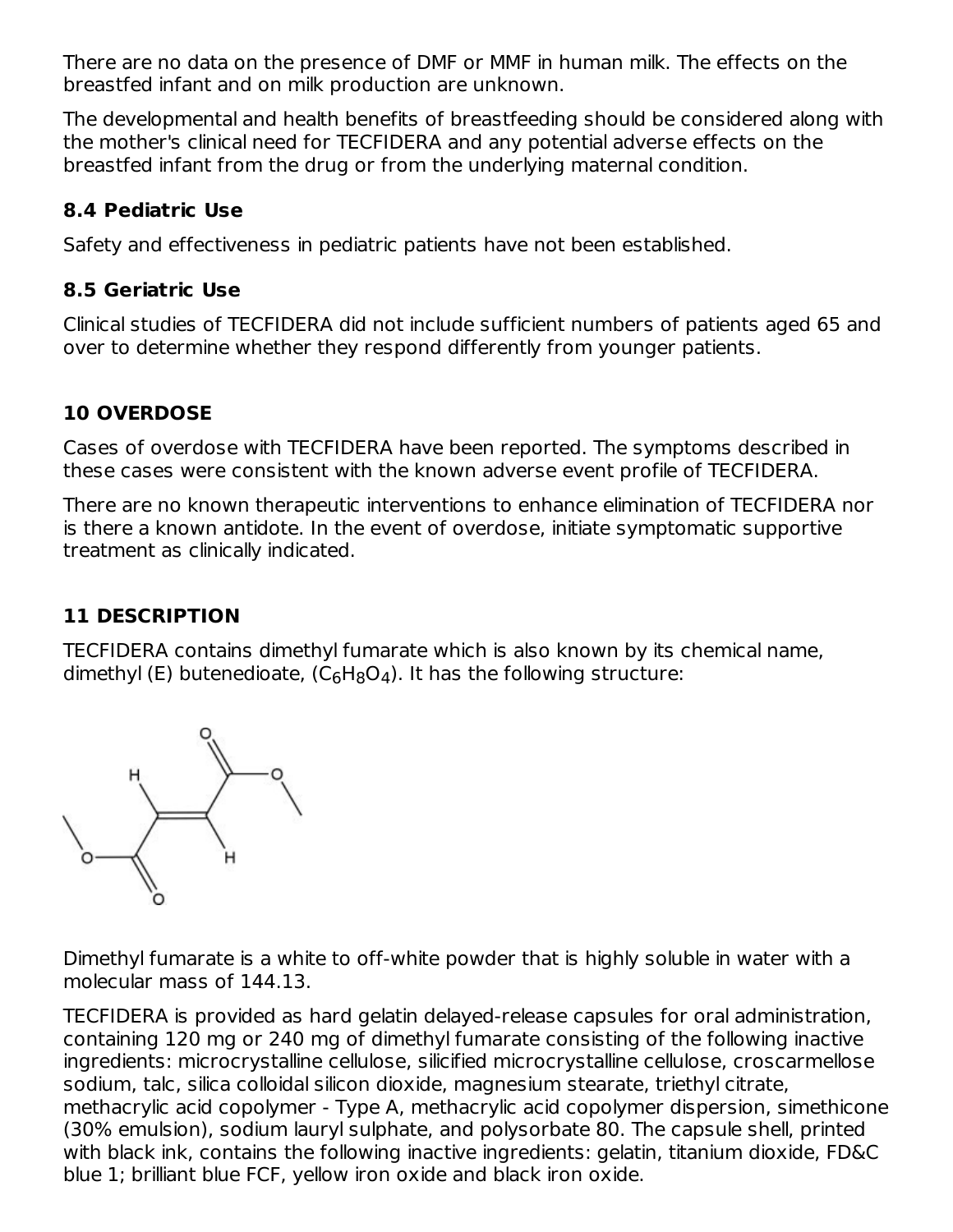# **12 CLINICAL PHARMACOLOGY**

### **12.1 Mechanism of Action**

The mechanism by which dimethyl fumarate (DMF) exerts its therapeutic effect in multiple sclerosis is unknown. DMF and the metabolite, monomethyl fumarate (MMF), have been shown to activate the Nuclear factor (erythroid-derived 2)-like 2 (Nrf2) pathway in vitro and in vivo in animals and humans. The Nrf2 pathway is involved in the cellular response to oxidative stress. MMF has been identified as a nicotinic acid receptor agonist in vitro.

## **12.2 Pharmacodynamics**

#### Potential to prolong the QT interval

In a placebo controlled thorough QT study performed in healthy subjects, there was no evidence that dimethyl fumarate caused QT interval prolongation of clinical significance (i.e., the upper bound of the 90% confidence interval for the largest placebo-adjusted, baseline-corrected QTc was below 10 ms).

#### **12.3 Pharmacokinetics**

After oral administration of TECFIDERA, dimethyl fumarate undergoes rapid presystemic hydrolysis by esterases and is converted to its active metabolite, monomethyl fumarate (MMF). Dimethyl fumarate is not quantifiable in plasma following oral administration of TECFIDERA. Therefore all pharmacokinetic analyses related to TECFIDERA were performed with plasma MMF concentrations. Pharmacokinetic data were obtained in subjects with multiple sclerosis and healthy volunteers.

#### Absorption

The median T $_{\sf max}$  of MMF is 2-2.5 hours. The peak plasma concentration (C $_{\sf max}$ ) and overall exposure (AUC) increased approximately dose proportionally in the dose range studied (120 mg to 360 mg). Following administration of TECFIDERA 240 mg twice a day with food, the mean  $\mathsf{C}_{\mathsf{max}}$  of MMF was  $1.87$  mg/L and AUC was  $8.21$  mg.hr/L in MS patients.

A high-fat, high-calorie meal did not affect the AUC of MMF but decreased its  $\mathsf{C}_{\mathsf{max}}$  by 40%. The T<sub>max</sub> was delayed from 2.0 hours to 5.5 hours. In this study, the incidence of flushing was reduced by approximately 25% in the fed state.

#### **Distribution**

The apparent volume of distribution of MMF varies between 53 and 73 L in healthy subjects. Human plasma protein binding of MMF is 27-45% and independent of concentration.

#### Metabolism

In humans, dimethyl fumarate is extensively metabolized by esterases, which are ubiquitous in the gastrointestinal tract, blood, and tissues, before it reaches the systemic circulation. Further metabolism of MMF occurs through the tricarboxylic acid (TCA) cycle, with no involvement of the cytochrome P450 (CYP) system. MMF, fumaric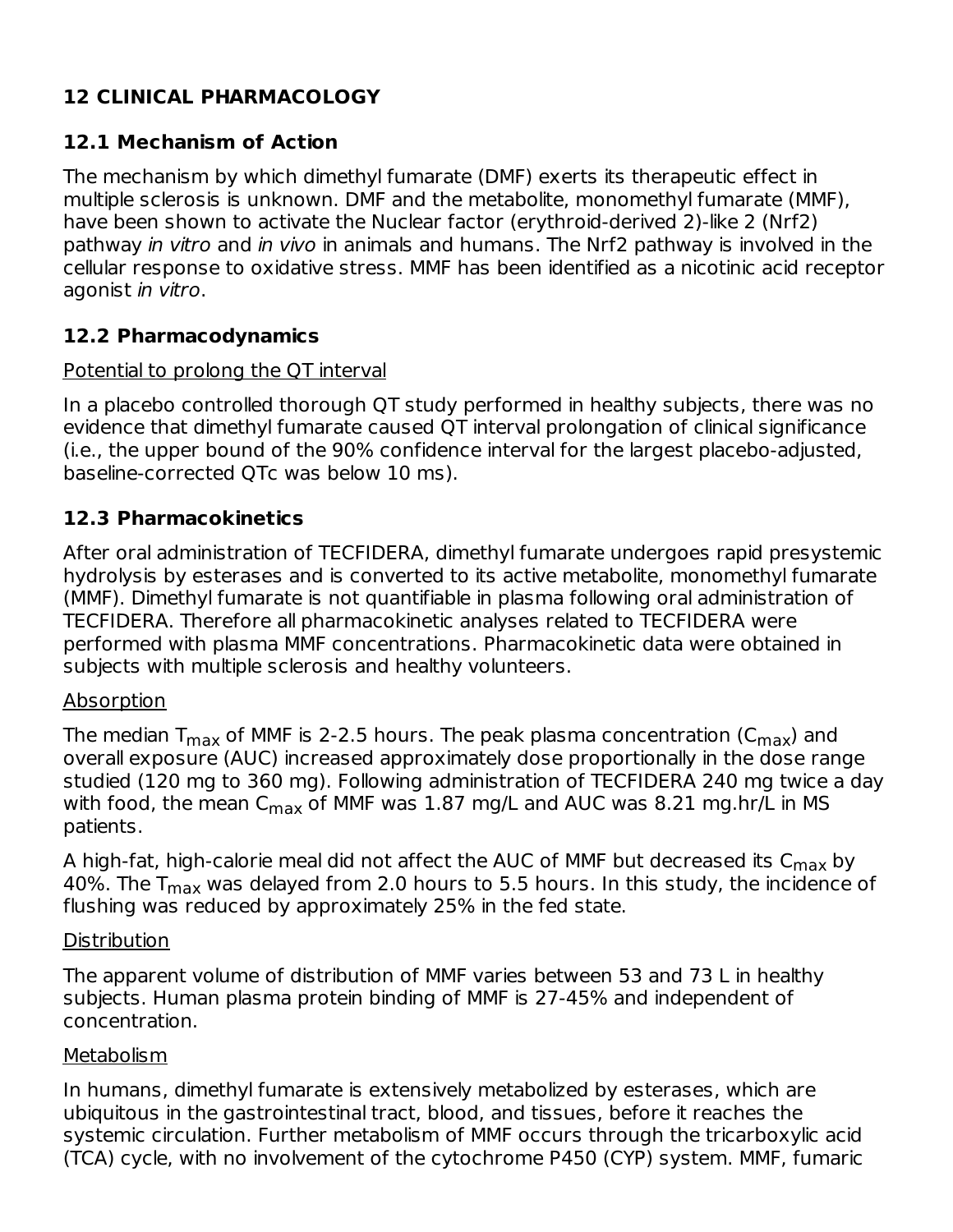and citric acid, and glucose are the major metabolites in plasma.

### Elimination

Exhalation of CO<sub>2</sub> is the primary route of elimination, accounting for approximately 60% of the TECFIDERA dose. Renal and fecal elimination are minor routes of elimination, accounting for 16% and 1% of the dose respectively. Trace amounts of unchanged MMF were present in urine.

The terminal half-life of MMF is approximately 1 hour and no circulating MMF is present at 24 hours in the majority of individuals. Accumulation of MMF does not occur with multiple doses of TECFIDERA.

### Specific Populations

Body weight, gender, and age do not require dosage adjustment.

No studies have been conducted in subjects with hepatic or renal impairment. However, neither condition would be expected to affect exposure to MMF and therefore no dosage adjustment is necessary.

## Drug Interaction Studies

No potential drug interactions with dimethyl fumarate or MMF were identified in in vitro CYP inhibition and induction studies, or in P-glycoprotein studies. Single doses of interferon beta-1a or glatiramer acetate did not alter the pharmacokinetics of MMF. Aspirin, when administered approximately 30 minutes before TECFIDERA, did not alter the pharmacokinetics of MMF.

## Oral Contraceptives

The coadministration of dimethyl fumarate with a combined oral contraceptive (norelgestromin and ethinyl estradiol) did not elicit any relevant effects in oral contraceptives exposure. No interaction studies have been performed with oral contraceptives containing other progestogens.

## Vaccines

A randomized, open-label study examined the concomitant use of TECFIDERA and several non-live vaccines in adults 27-55 years of age with relapsing forms of MS (38 subjects undergoing treatment with TECFIDERA at the time of vaccination and 33 subjects undergoing treatment with non-pegylated interferon at the time of vaccination). Concomitant exposure to TECFIDERA did not attenuate antibody responses to tetanus toxoid-containing vaccine, pneumococcal polysaccharide, and meningococcal vaccines relative to antibody responses in interferon-treated patients. The impact of these findings on vaccine effectiveness in this patient population is unknown. The safety and effectiveness of live or live-attenuated vaccines administered concomitantly with TECFIDERA have not been assessed.

# **13 NONCLINICAL TOXICOLOGY**

# **13.1 Carcinogenesis, Mutagenesis, Impairment of Fertility**

# Carcinogenesis

Carcinogenicity studies of dimethyl fumarate (DMF) were conducted in mice and rats. In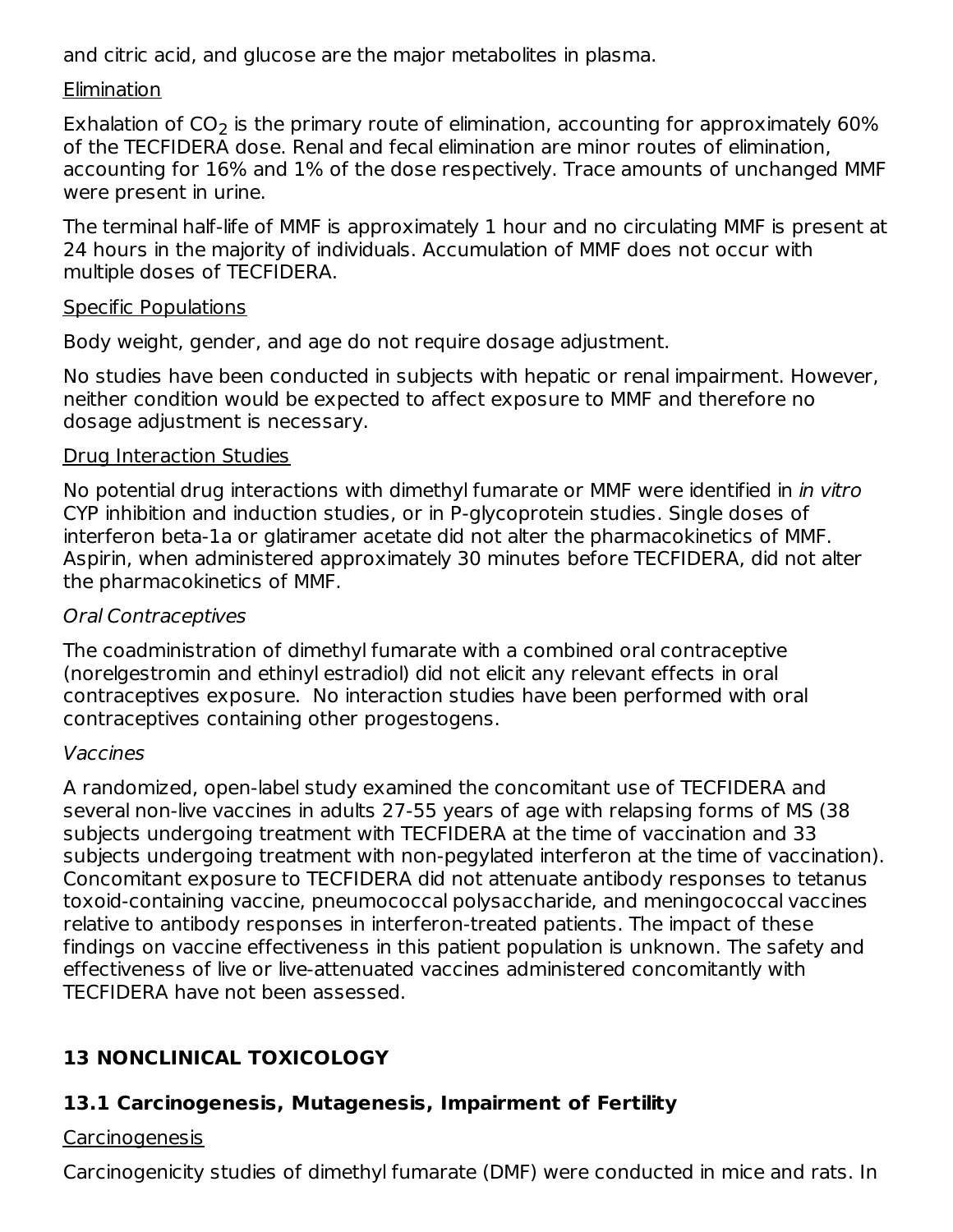mice, oral administration of DMF (25, 75, 200, and 400 mg/kg/day) for up to two years resulted in an increase in nonglandular stomach (forestomach) and kidney tumors: squamous cell carcinomas and papillomas of the forestomach in males and females at 200 and 400 mg/kg/day; leiomyosarcomas of the forestomach at 400 mg/kg/day in males and females; renal tubular adenomas and carcinomas at 200 and 400 mg/kg/day in males; and renal tubule adenomas at 400 mg/kg/day in females. Plasma MMF exposure (AUC) at the highest dose not associated with tumors in mice (75 mg/kg/day) was similar to that in humans at the recommended human dose (RHD) of 480 mg/day.

In rats, oral administration of DMF (25, 50, 100, and 150 mg/kg/day) for up to two years resulted in increases in squamous cell carcinomas and papillomas of the forestomach at all doses tested in males and females, and in testicular interstitial (Leydig) cell adenomas at 100 and 150 mg/kg/day. Plasma MMF AUC at the lowest dose tested was lower than that in humans at the RHD.

#### **Mutagenesis**

Dimethyl fumarate (DMF) and monomethyl fumarate (MMF) were not mutagenic in the in vitro bacterial reverse mutation (Ames) assay. DMF and MMF were clastogenic in the in vitro chromosomal aberration assay in human peripheral blood lymphocytes in the absence of metabolic activation. DMF was not clastogenic in the *in vivo* micronucleus assay in the rat.

#### Impairment of Fertility

In male rats, oral administration of DMF (75, 250, and 375 mg/kg/day) prior to and throughout the mating period had no effect on fertility; however, increases in non-motile sperm were observed at the mid and high doses. The no-effect dose for adverse effects on sperm is similar to the recommended human dose (RHD) of 480 mg/day on a body surface area (mg/m<sup>2</sup>) basis.

In female rats, oral administration of DMF (20, 100, and 250 mg/kg/day) prior to and during mating and continuing to gestation day 7 caused disruption of the estrous cycle and increases in embryolethality at the highest dose tested. The highest dose not associated with adverse effects (100 mg/kg/day) is twice the RHD on a mg/m<sup>2</sup> basis.

Testicular toxicity (germinal epithelial degeneration, atrophy, hypospermia, and/or hyperplasia) was observed at clinically relevant doses in mice, rats, and dogs in subchronic and chronic oral toxicity studies of DMF, and in a chronic oral toxicity study evaluating a combination of four fumaric acid esters (including DMF) in rats.

# **13.2 Animal Toxicology and/or Pharmacology**

Kidney toxicity was observed after repeated oral administration of dimethyl fumarate (DMF) in mice, rats, dogs, and monkeys. Renal tubule epithelia regeneration, suggestive of tubule epithelial injury, was observed in all species. Renal tubular hyperplasia was observed in rats with dosing for up to two years. Cortical atrophy and interstitial fibrosis were observed in dogs and monkeys at doses above 5 mg/kg/day. In monkeys, the highest dose tested (75 mg/kg/day) was associated with single cell necrosis and multifocal and diffuse interstitial fibrosis, indicating irreversible loss of renal tissue and function. In dogs and monkeys, the 5 mg/kg/day dose was associated with plasma MMF exposures less than or similar to that in humans at the recommended human dose (RHD).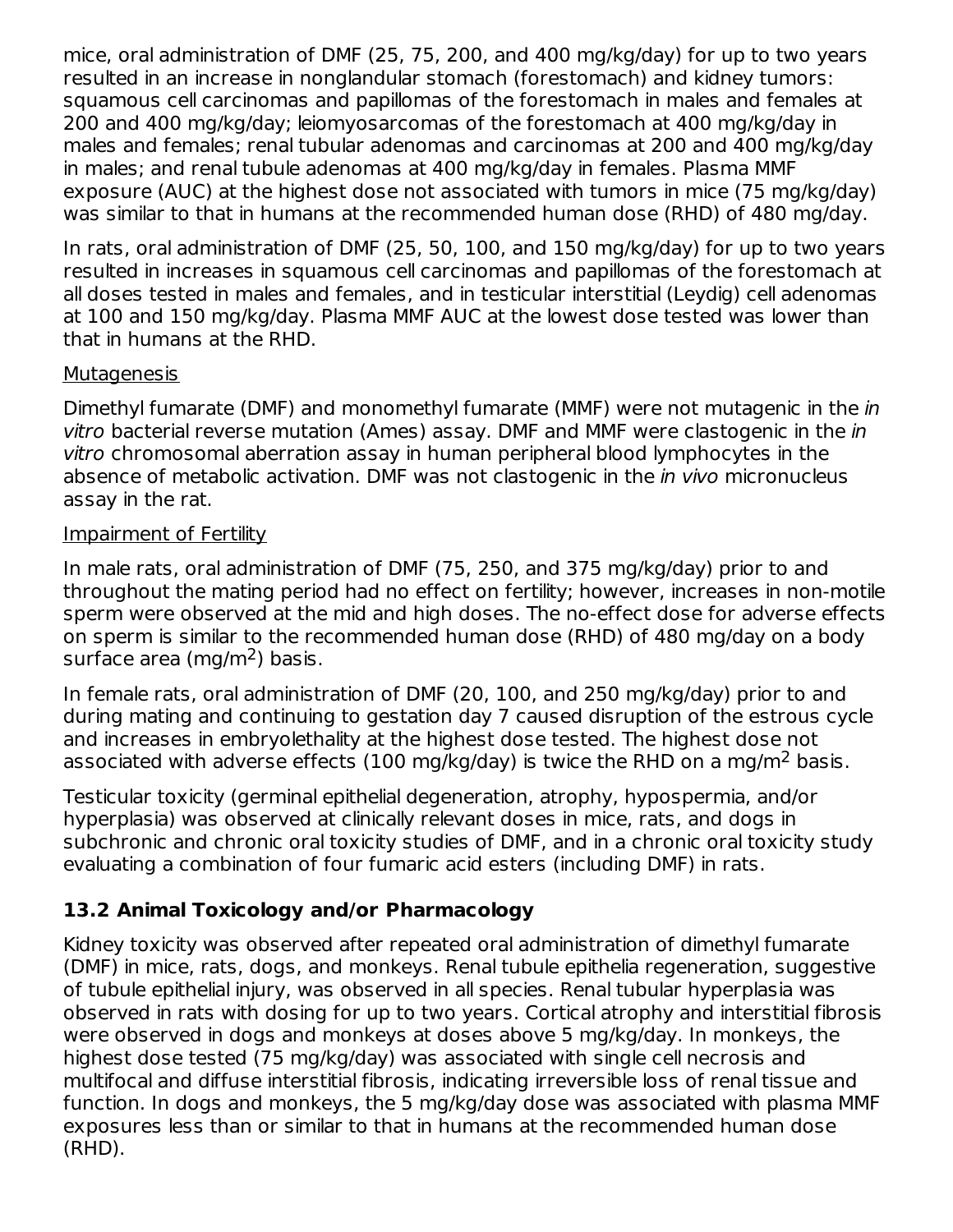A dose-related increase in incidence and severity of retinal degeneration was observed in mice following oral administration of DMF for up to two years at doses above 75 mg/kg/day, a dose associated with plasma MMF exposure (AUC) similar to that in humans at the RHD.

# **14 CLINICAL STUDIES**

The efficacy and safety of TECFIDERA were demonstrated in two studies (Studies 1 and 2) that evaluated TECFIDERA taken either twice or three times a day in patients with relapsing-remitting multiple sclerosis (RRMS). The starting dose for TECFIDERA was 120 mg twice or three times a day for the first 7 days, followed by an increase to 240 mg twice or three times a day. Both studies included patients who had experienced at least 1 relapse over the year preceding the trial or had a brain Magnetic Resonance Imaging (MRI) scan demonstrating at least one gadolinium-enhancing (Gd+) lesion within 6 weeks of randomization. The Expanded Disability Status Scale (EDSS) was also assessed and patients could have scores ranging from 0 to 5. Neurological evaluations were performed at baseline, every 3 months, and at the time of suspected relapse. MRI evaluations were performed at baseline, month 6, and year 1 and 2 in a subset of patients (44% in Study 1 and 48% in Study 2).

## Study 1: Placebo-Controlled Trial in RRMS

Study 1 was a 2-year randomized, double-blind, placebo-controlled study in 1234 patients with RRMS. The primary endpoint was the proportion of patients relapsed at 2 years. Additional endpoints at 2 years included the number of new or newly enlarging T2 hyperintense lesions, number of new T1 hypointense lesions, number of Gd+ lesions, annualized relapse rate (ARR), and time to confirmed disability progression. Confirmed disability progression was defined as at least a 1 point increase from baseline EDSS (1.5 point increase for patients with baseline EDSS of 0) sustained for 12 weeks.

Patients were randomized to receive TECFIDERA 240 mg twice a day (n=410). TECFIDERA 240 mg three times a day (n=416), or placebo (n=408) for up to 2 years. The median age was 39 years, median time since diagnosis was 4 years, and median EDSS score at baseline was 2. The median time on study drug for all treatment arms was 96 weeks. The percentages of patients who completed 96 weeks on study drug per treatment group were 69% for patients assigned to TECFIDERA 240 mg twice a day, 69% for patients assigned to TECFIDERA 240 mg three times a day and 65% for patients assigned to placebo groups.

TECFIDERA had a statistically significant effect on all of the endpoints described above and the 240 mg three times daily dose showed no additional benefit over the TECFIDERA 240 mg twice daily dose. The results for this study (240 mg twice a day vs. placebo) are shown in Table 2 and Figure 1.

|                               | <b>TECFIDERA</b><br>240 mg BID | <b>Placebo</b> | <b>P-value</b> |
|-------------------------------|--------------------------------|----------------|----------------|
| <b>Clinical Endpoints</b>     | $N = 410$                      | $N = 408$      |                |
| Proportion relapsing (primary | 27%                            | 46%            | < 0.0001       |

## **Table 2: Clinical and MRI Results of Study 1**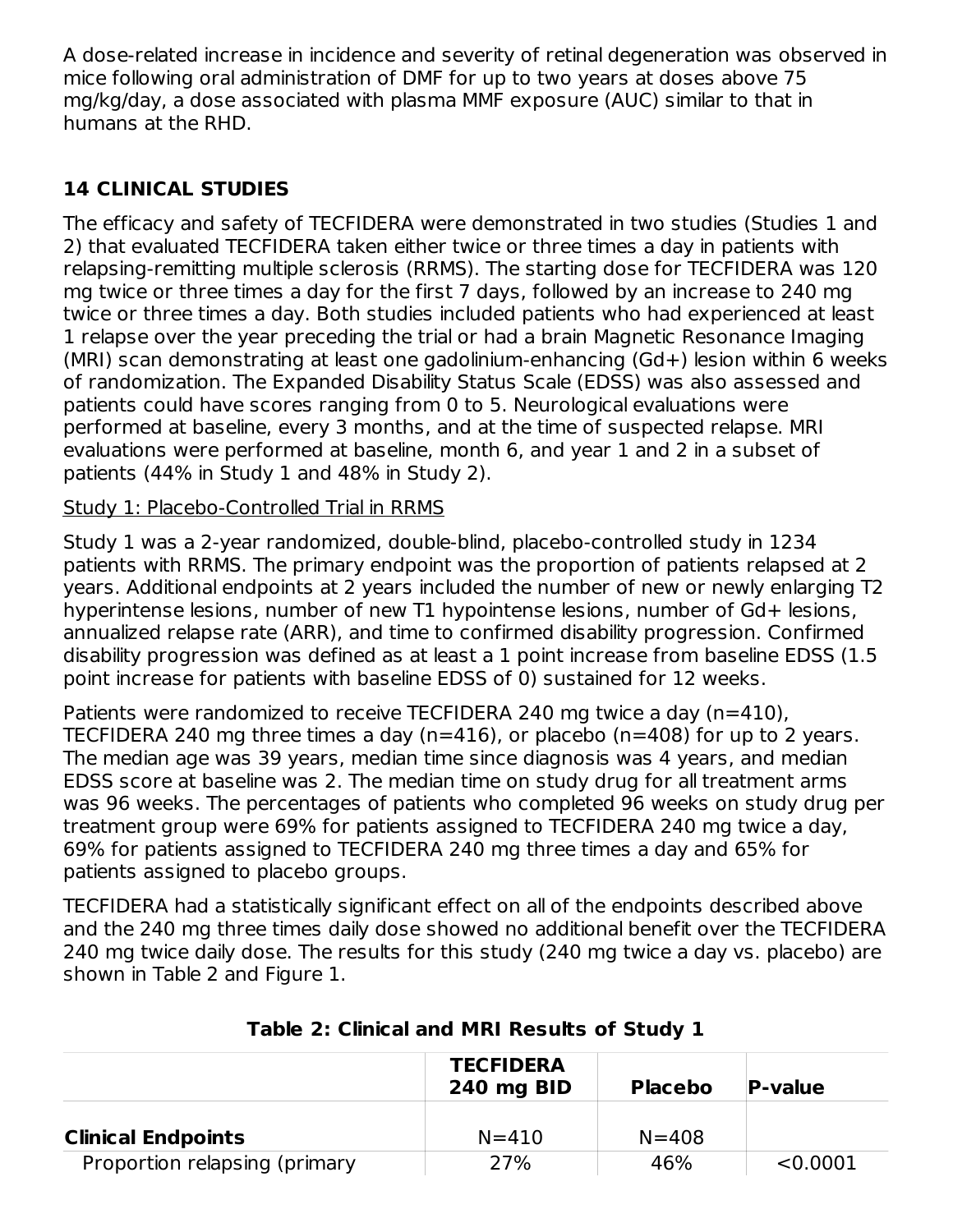| endpoint)<br>Relative risk reduction                                | 49%            |           |          |
|---------------------------------------------------------------------|----------------|-----------|----------|
|                                                                     |                |           |          |
| Annualized relapse rate                                             | 0.172          | 0.364     | < 0.0001 |
| Relative reduction                                                  | 53%            |           |          |
| Proportion with disability<br>progression                           | 16%            | 27%       | 0.0050   |
| Relative risk reduction                                             | 38%            |           |          |
| <b>MRI Endpoints</b>                                                | $N = 152$      | $N = 165$ |          |
| Mean number of new or newly<br>enlarging<br>T2 lesions over 2 years | 2.6            | 17        | < 0.0001 |
| Percentage of subjects with no new<br>or newly<br>enlarging lesions | 45%            | 27%       |          |
|                                                                     |                |           |          |
| Number of Gd+ lesions at 2 years<br>Mean (median)                   | 0.1(0)         | 1.8(0)    |          |
| Percentage of subjects with                                         |                |           |          |
| 0 lesions                                                           | 93%            | 62%       |          |
| 1 lesion                                                            | 5%             | 10%       |          |
| 2 lesions                                                           | <1%            | 8%        |          |
| 3 to 4 lesions                                                      | $\overline{0}$ | 9%        |          |
| 5 or more lesions                                                   | <1%            | 11%       |          |
| Relative odds reduction<br>(percentage)                             | 90%            |           | < 0.0001 |
|                                                                     |                |           |          |
| Mean number of new T1<br>hypointense<br>lesions over 2 years        | 1.5            | 5.6       | < 0.0001 |

# **Figure 1: Time to 12-Week Confirmed Progression of Disability (Study 1)**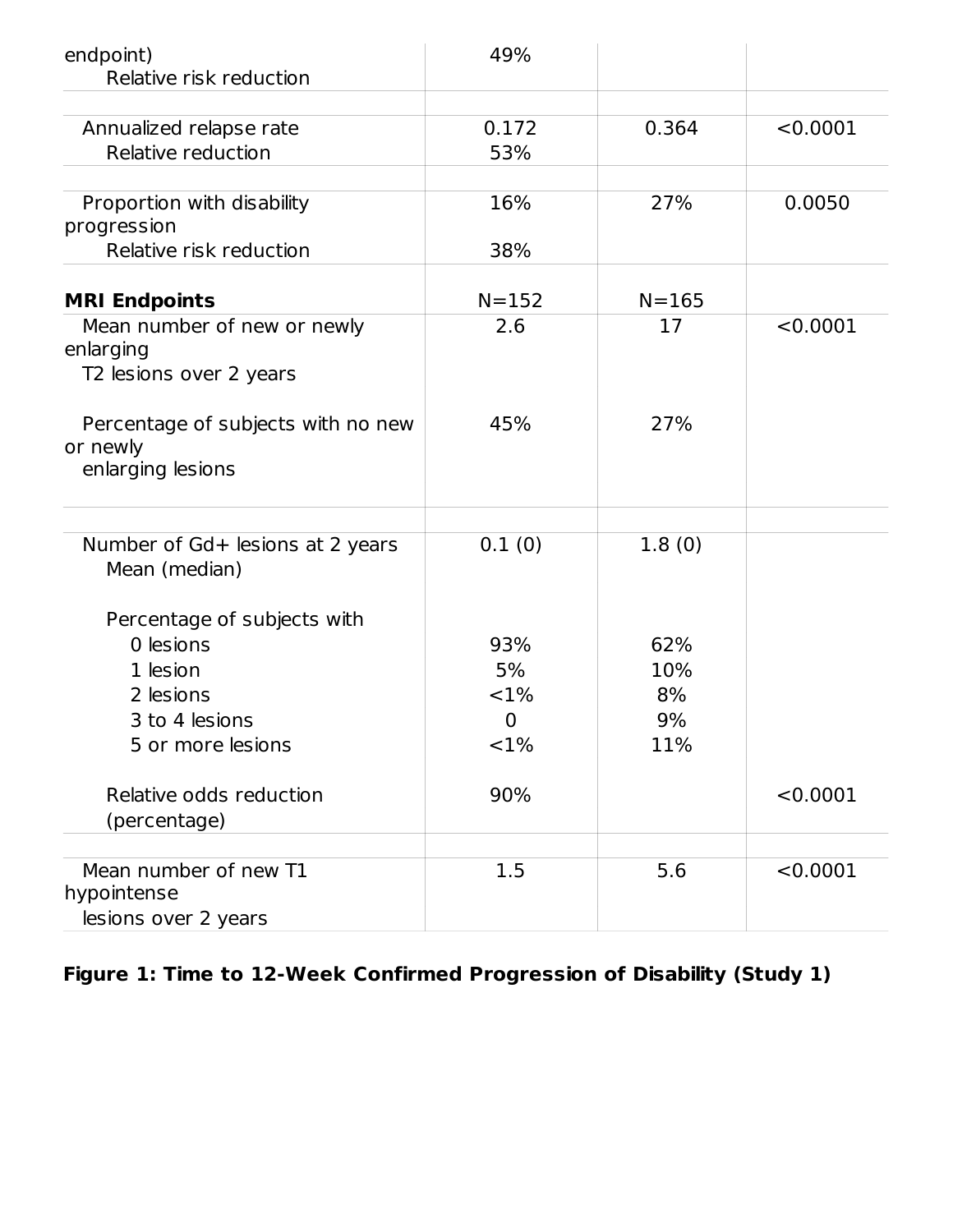

NOTE: Confirmed progression of disability is defined as at least 1.0 point increase on the EDSS from a baseline EDSS >= 1.0 confirmed for 12 weeks or at least 1.5 point increase on the EDSS from a baseline EDSS of 0 confirmed for 12 weeks.

#### Study 2: Placebo-Controlled Trial in RRMS

Study 2 was a 2-year multicenter, randomized, double-blind, placebo-controlled study that also included an open-label comparator arm in patients with RRMS. The primary endpoint was the annualized relapse rate at 2 years. Additional endpoints at 2 years included the number of new or newly enlarging T2 hyperintense lesions, number of T1 hypointense lesions, number of Gd+ lesions, proportion of patients relapsed, and time to confirmed disability progression as defined in Study 1.

Patients were randomized to receive TECFIDERA 240 mg twice a day (n=359), TECFIDERA 240 mg three times a day (n=345), an open-label comparator (n=350), or placebo (n=363) for up to 2 years. The median age was 37 years, median time since diagnosis was 3 years, and median EDSS score at baseline was 2.5. The median time on study drug for all treatment arms was 96 weeks. The percentages of patients who completed 96 weeks on study drug per treatment group were 70% for patients assigned to TECFIDERA 240 mg twice a day, 72% for patients assigned to TECFIDERA 240 mg three times a day and 64% for patients assigned to placebo groups.

TECFIDERA had a statistically significant effect on the relapse and MRI endpoints described above. There was no statistically significant effect on disability progression. The TECFIDERA 240 mg three times daily dose resulted in no additional benefit over the TECFIDERA 240 mg twice daily dose. The results for this study (240 mg twice a day vs. placebo) are shown in Table 3.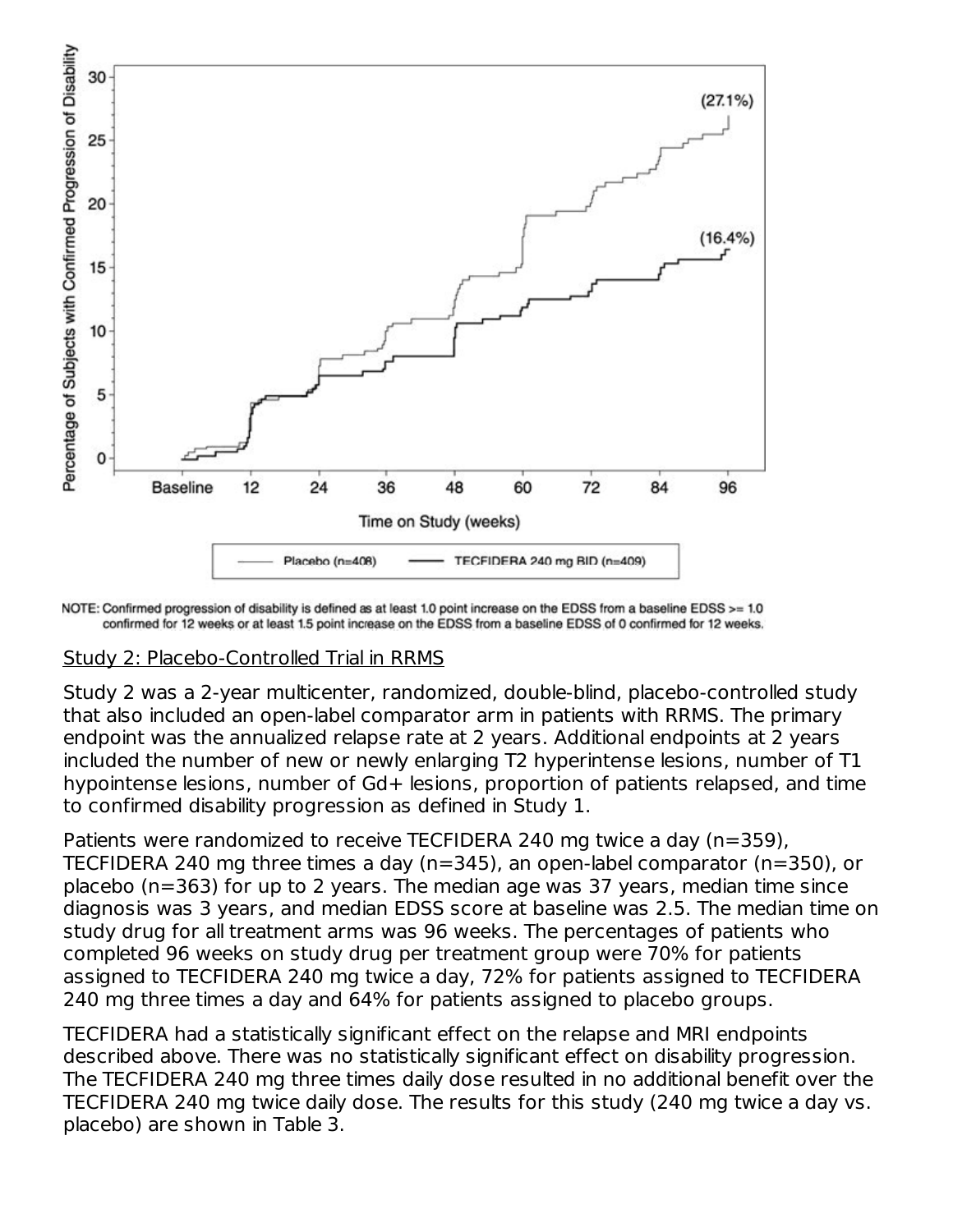|                                                              | <b>TECFIDERA</b><br>240 mg BID | <b>Placebo</b> | <b>P-value</b> |
|--------------------------------------------------------------|--------------------------------|----------------|----------------|
|                                                              |                                |                |                |
| <b>Clinical Endpoints</b>                                    | $N = 359$                      | $N = 363$      |                |
| Annualized relapse rate                                      | 0.224                          | 0.401          | < 0.0001       |
| Relative reduction                                           | 44%                            |                |                |
| Proportion relapsing                                         | 29%                            | 41%            | 0.0020         |
| Relative risk reduction                                      | 34%                            |                |                |
| Proportion with disability<br>progression                    | 13%                            | 17%            | 0.25           |
| Relative risk reduction                                      | 21%                            |                |                |
|                                                              |                                |                |                |
| <b>MRI Endpoints</b>                                         | $N = 147$                      | $N = 144$      |                |
| Mean number of new or newly<br>enlarging                     | 5.1                            | 17.4           | < 0.0001       |
| T2 lesions over 2 years                                      |                                |                |                |
| Percentage of subjects with no new<br>or                     | 27%                            | 12%            |                |
| newly enlarging lesions                                      |                                |                |                |
| Number of Gd+ lesions at 2 years                             |                                |                |                |
| Mean (median)                                                | 0.5(0.0)                       | 2.0(0.0)       |                |
| Percentage of subjects with                                  |                                |                |                |
| 0 lesions                                                    | 80%                            | 61%            |                |
| 1 lesion                                                     | 11%                            | 17%            |                |
| 2 lesions                                                    | 3%                             | 6%             |                |
| 3 to 4 lesions                                               | 3%                             | 2%             |                |
| 5 or more lesions                                            | 3%                             | 14%            |                |
| Relative odds reduction<br>(percentage)                      | 74%                            |                | < 0.0001       |
|                                                              |                                |                |                |
| Mean number of new T1<br>hypointense<br>lesions over 2 years | 3.0                            | 7.0            | < 0.0001       |

#### **Table 3: Clinical and MRI Results of Study 2**

#### **16 HOW SUPPLIED/STORAGE AND HANDLING**

TECFIDERA is available as hard gelatin delayed-release capsules in two strengths containing either 120 mg or 240 mg of dimethyl fumarate. The green and white 120 mg capsules are printed with "BG-12 120 mg" in black ink. The green 240 mg capsules are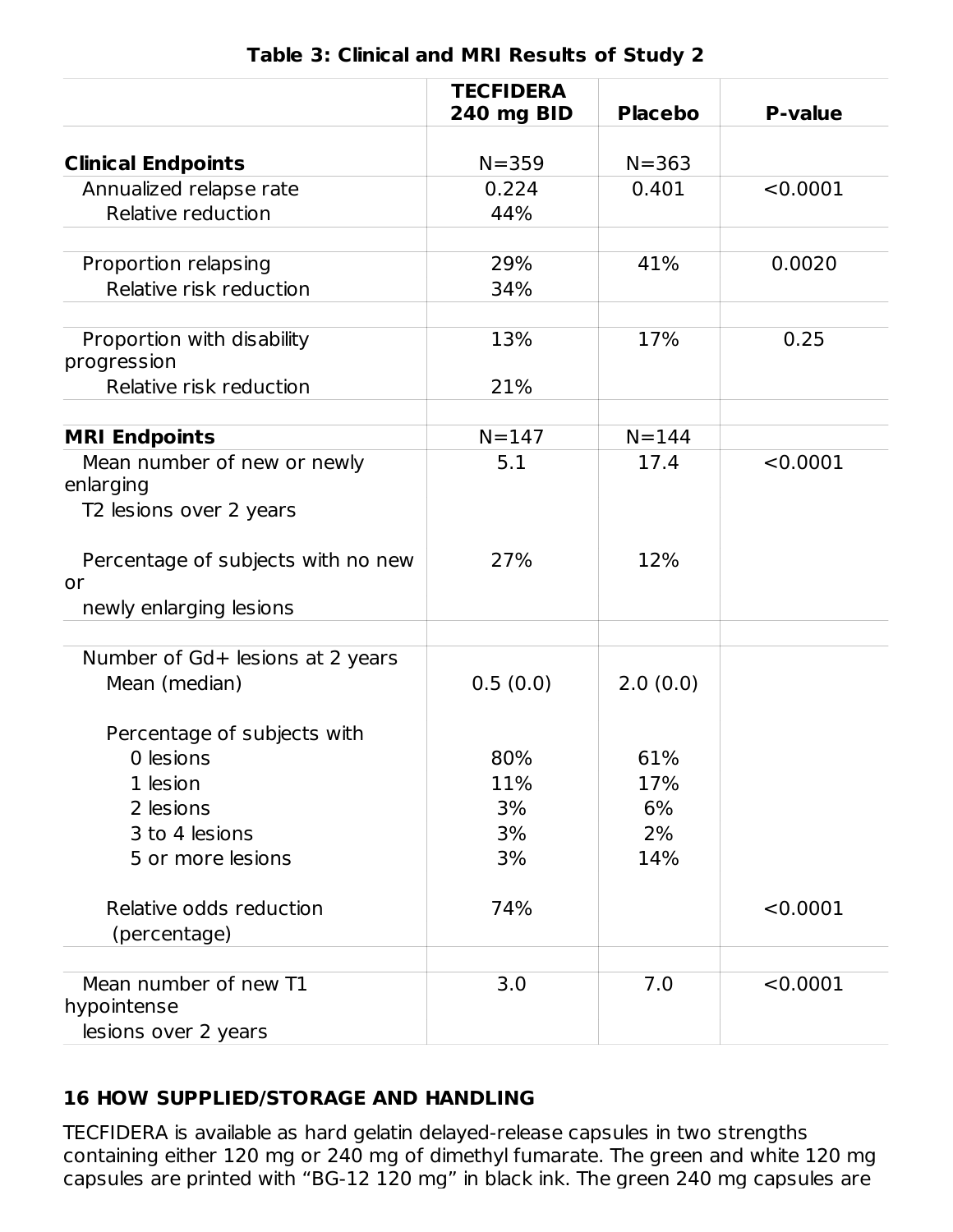capsules are printed with "BG-12 120 mg" in black ink. The green 240 mg capsules are printed with "BG-12 240 mg" in black ink. TECFIDERA is available as follows:

30-day Starter Pack, (NDC 64406-007-03):

7-day bottle 120 mg capsules, quantity 14 23-day bottle 240 mg capsules, quantity 46

120 mg capsules:

7-day bottle of 14 capsules (NDC 64406-005-01)

240 mg capsules:

30-day bottle of 60 capsules (NDC 64406-006-02)

Store at 15°C to 30°C (59 to 86°F). Protect the capsules from light. Store in original container.

# **17 PATIENT COUNSELING INFORMATION**

Advise the patient to read the FDA-approved patient labeling (Patient Information).

# Dosage

Inform patients that they will be provided two strengths of TECFIDERA when starting treatment: 120 mg capsules for the 7 day starter dose and 240 mg capsules for the maintenance dose, both to be taken twice daily. Inform patients to swallow TECFIDERA capsules whole and intact. Inform patients to not crush, chew, or sprinkle capsule contents on food. Inform patients that TECFIDERA can be taken with or without food [see Dosage and Administration (2.1)].

# Anaphylaxis and Angioedema

Advise patients to discontinue TECFIDERA and seek medical care if they develop signs and symptoms of anaphylaxis or angioedema [see Warnings and Precautions (5.1)].

Progressive Multifocal Leukoencephalopathy

Inform patients that progressive multifocal leukoencephalopathy (PML) has occurred in patients who received TECFIDERA. Inform the patient that PML is characterized by a progression of deficits and usually leads to death or severe disability over weeks or months. Instruct the patient of the importance of contacting their doctor if they develop any symptoms suggestive of PML. Inform the patient that typical symptoms associated with PML are diverse, progress over days to weeks, and include progressive weakness on one side of the body or clumsiness of limbs, disturbance of vision, and changes in thinking, memory, and orientation leading to confusion and personality changes [see Warnings and Precautions (5.2)].

# Herpes Zoster and Other Serious Opportunistic Infections

Inform patients that herpes zoster and other serious opportunistic infections have occurred in patients who received TECFIDERA. Instruct the patient of the importance of contacting their doctor if they develop any signs or symptoms associated with herpes zoster or other serious opportunistic infections [see Warnings and Precautions (5.3)].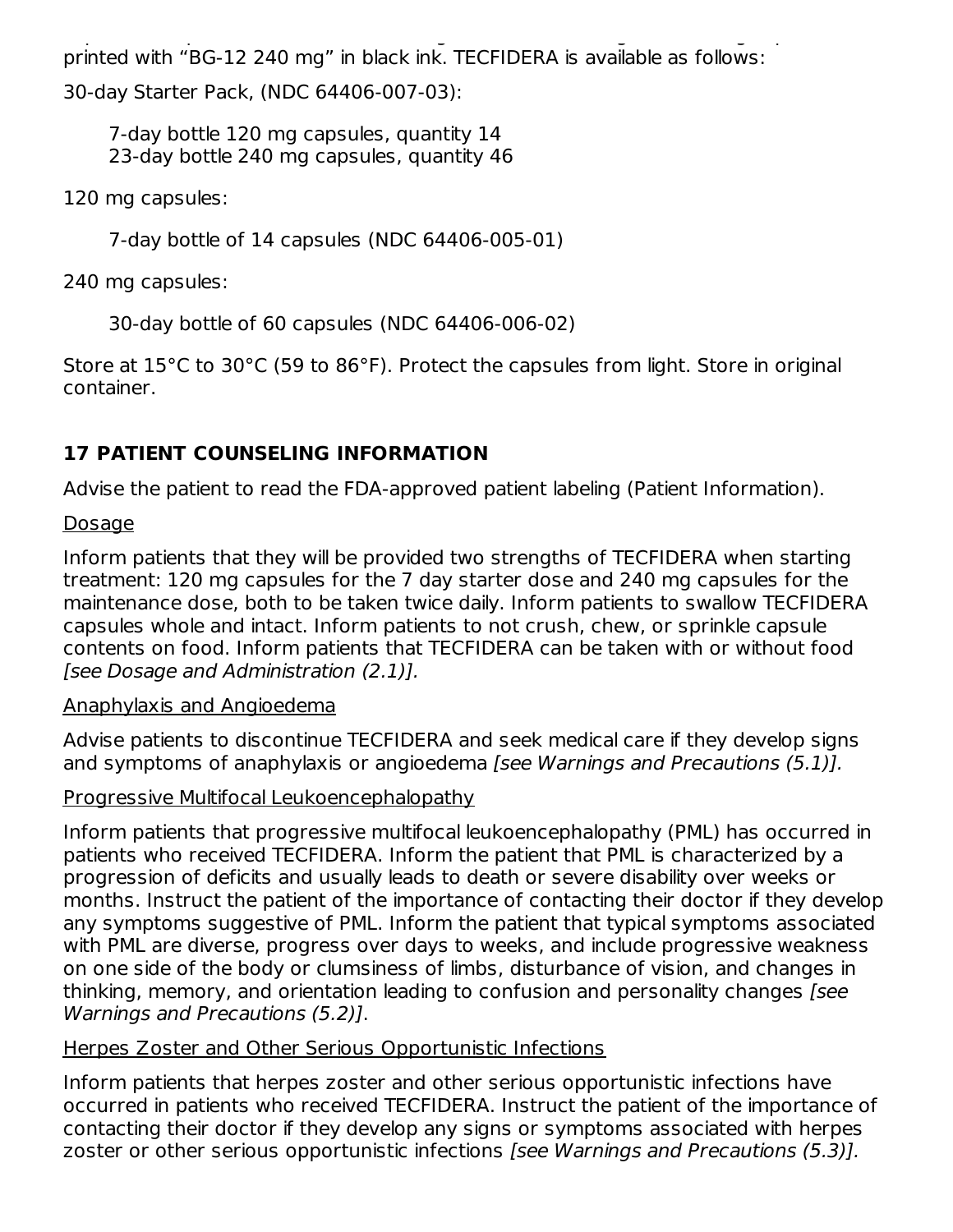#### Lymphocyte Counts

Inform patients that TECFIDERA may decrease lymphocyte counts. A blood test should be obtained before they start therapy. Blood tests are also recommended after 6 months of treatment, every 6 to 12 months thereafter, and as clinically indicated [see Warnings and Precautions (5.3), Adverse Reactions (6.1)].

#### Liver Injury

Inform patients that TECFIDERA may cause liver injury. Instruct patients treated with TECFIDERA to report promptly any symptoms that may indicate liver injury, including fatigue, anorexia, right upper abdominal discomfort, dark urine, or jaundice. A blood test should be obtained before patients start therapy and during treatment, as clinically indicated [see Warnings and Precautions (5.4)].

## Flushing and Gastrointestinal (GI) Reactions

Flushing and GI reactions (abdominal pain, diarrhea, and nausea) are the most common reactions, especially at the initiation of therapy, and may decrease over time. Advise patients to contact their healthcare provider if they experience persistent and/or severe flushing or GI reactions. Advise patients experiencing flushing that taking TECFIDERA with food or taking a non-enteric coated aspirin prior to taking TECFIDERA may help [see Adverse Reactions (6.1)].

#### Pregnancy and Pregnancy Registry

Instruct patients that if they are pregnant or plan to become pregnant while taking TECFIDERA they should inform their physician.

Encourage patients to enroll in the TECFIDERA Pregnancy Registry if they become pregnant while taking TECFIDERA [see Use in Specific Populations (8.1)].

41347-14

Manufactured for: Biogen Inc. Cambridge, MA 02142

TECFIDERA is a registered trademark of Biogen.

© Biogen 2013 - 2022

#### **Patient Information TECFIDERA (**tek" fi de' rah**) ®(dimethyl fumarate) delayed-release capsules**

#### **What is TECFIDERA?**

- TECFIDERA is a prescription medicine used to treat relapsing forms of multiple sclerosis (MS), to include clinically isolated syndrome, relapsing-remitting disease, and active secondary progressive disease, in adults.
- It is not known if TECFIDERA is safe and effective in children under 18 years of age.

# **Who should not take TECFIDERA?**

• Do not use TECFIDERA if you have had an allergic reaction (such as welts, hives, swelling of the face, lips, mouth or tongue, or difficulty breathing) to TECFIDERA or any of its ingredients. See below for a complete list of ingredients.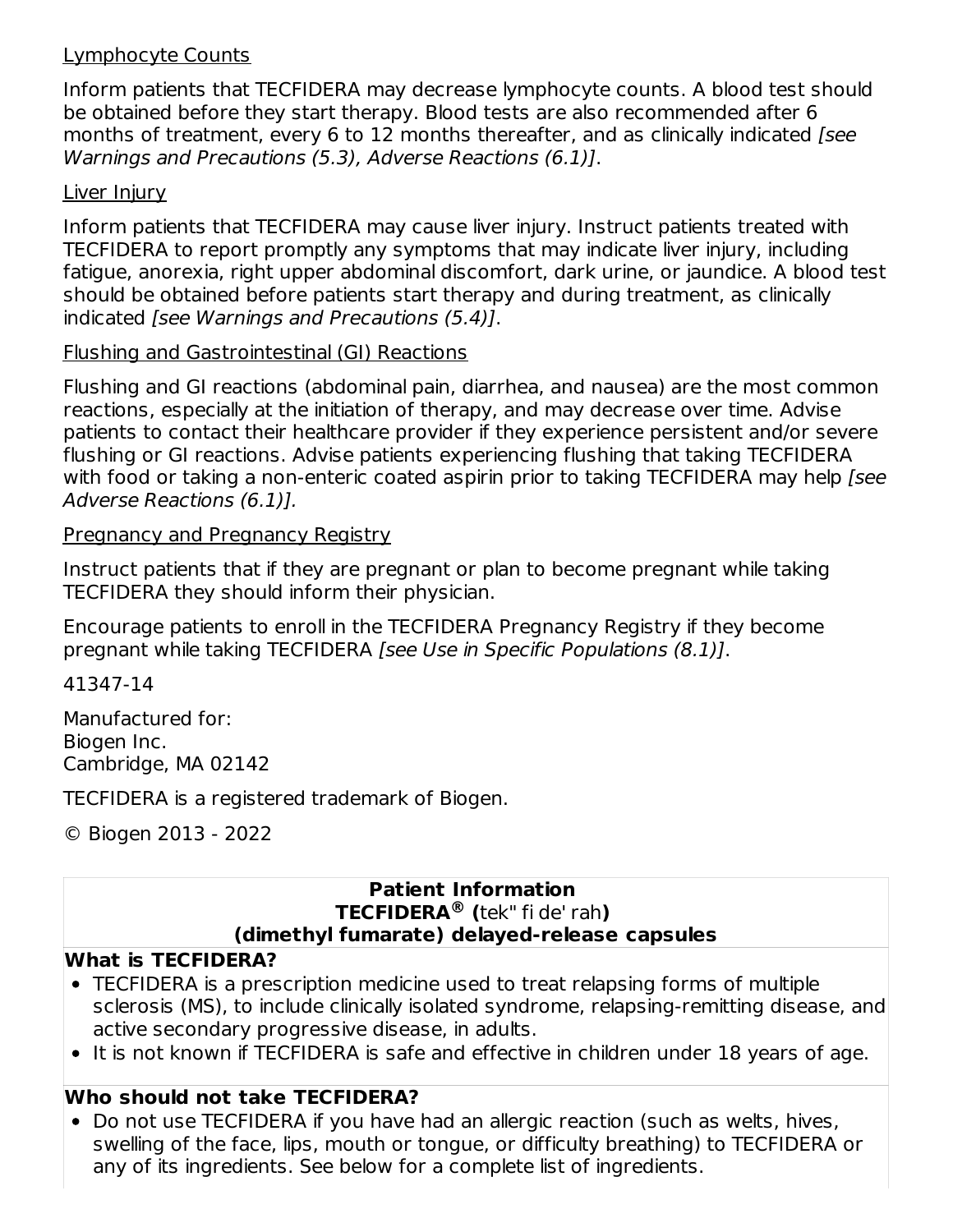### **Before taking and while you take TECFIDERA, tell your doctor if you have or have had:**

- low white blood cell counts or an infection
- any other medical conditions

## **Tell your doctor if you are:**

- pregnant or plan to become pregnant. It is not known if TECFIDERA will harm your unborn baby.
	- If you become pregnant while taking TECFIDERA, talk to your doctor about enrolling in the TECFIDERA Pregnancy Registry. You can enroll in this registry by calling 1-866-810-1462 or visiting www.tecfiderapregnancyregistry.com. The purpose of this registry is to monitor the health of you and your baby.
- breastfeeding or plan to breastfeed. It is not known if TECFIDERA passes into your breast milk. You and your doctor should decide if you will take TECFIDERA or breastfeed.taking prescription or over-the-counter medicines, vitamins, or herbal supplements

## **How should I take TECFIDERA?**

- Take TECFIDERA exactly as your doctor tells you to take it
- The recommended starting dose is one 120 mg capsule taken by mouth 2 times a day for 7 days
- The recommended dose after 7 days is one 240 mg capsule taken by mouth 2 times a day
- TECFIDERA can be taken with or without food
- Swallow TECFIDERA whole. Do not crush, chew, or sprinkle capsule contents on food.
- Protect TECFIDERA from light. You can do this by storing the capsules in their original container.
- If you take too much TECFIDERA, call your doctor or go to the nearest hospital emergency room right away.

#### **What are the possible side effects of TECFIDERA? TECFIDERA may cause serious side effects including:**

- **allergic reaction** (such as welts, hives, swelling of the face, lips, mouth or tongue, or difficulty breathing)
- **PML** a rare brain infection that usually leads to death or severe disability
- **decreases in your white blood cell count** Your doctor should do a blood test before you start treatment with TECFIDERA and while on therapy.
- **liver problems.** Your doctor should do blood tests to check your liver function before you start taking TECFIDERA and during treatment if needed. Tell your doctor right away if you get any of these symptoms of a liver problem during treatment.
	- severe tiredness
	- loss of appetite
	- pain on the right side of your stomach
	- have dark or brown (tea color) urine
	- yellowing of your skin or the white part of your eyes
- **herpes zoster infections (shingles),** including central nervous system infections
- **other serious infections**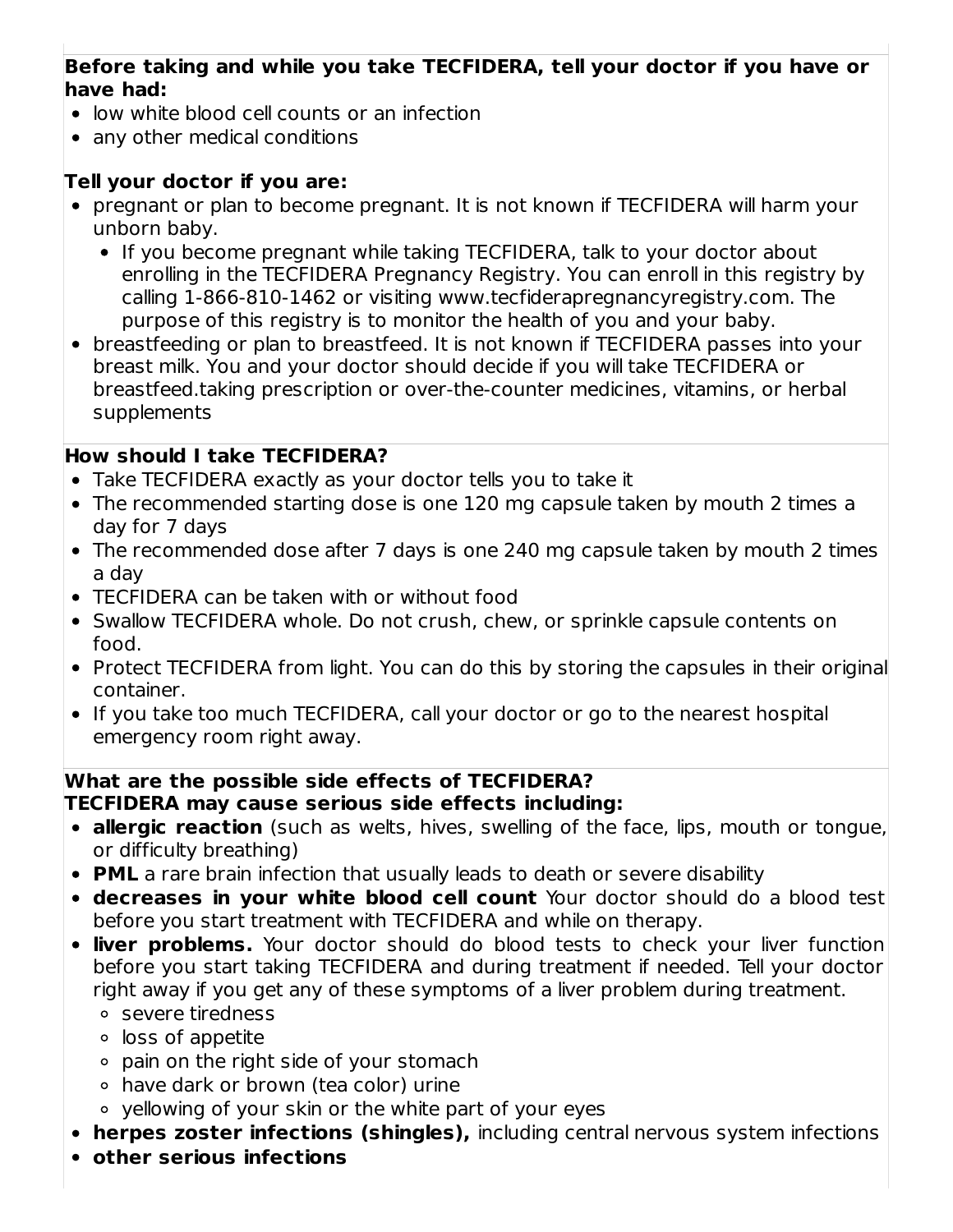## **The most common side effects of TECFIDERA include:**

- flushing, redness, itching, or rash
- nausea, vomiting, diarrhea, stomach pain, or indigestion
- Flushing and stomach problems are the most common reactions, especially at the start of therapy, and may decrease over time. Taking TECFIDERA with food may help reduce flushing. Call your doctor if you have any of these symptoms and they bother you or do not go away. Ask your doctor if taking aspirin before taking TECFIDERA may reduce flushing.

These are not all the possible side effects of TECFIDERA. Call your doctor for medical advice about side effects. You may report side effects to FDA at 1-800-FDA-1088. **For more information go to dailymed.nlm.nih.gov.**

### **General Information about the safe and effective use of TECFIDERA**

- Medicines are sometimes prescribed for purposes other than those listed in this Patient Information. Do not use TECFIDERA for a condition for which it was not prescribed. Do not give TECFIDERA to other people, even if they have the same symptoms that you have. It may harm them.
- If you would like more information, talk to your doctor or pharmacist. You can ask your doctor or pharmacist for information about TECFIDERA that is written for healthcare professionals.

### **What are the ingredients in TECFIDERA?**

**Active ingredient:** dimethyl fumarate

**Inactive ingredients:** microcrystalline cellulose, silicified microcrystalline cellulose,  $\,$ croscarmellose sodium, talc, silica colloidal silicon dioxide, magnesium stearate, triethyl citrate, methacrylic acid copolymer - Type A, methacrylic acid copolymer dispersion, simethicone (30% emulsion), sodium lauryl sulphate, and polysorbate 80. **Capsule Shell:** gelatin, titanium dioxide, FD&C blue 1; brilliant blue FCF, yellow iron oxide and black iron oxide.

Manufactured for: Biogen Inc., Cambridge, MA 02142, www.TECFIDERA.com or call 1- 800-456-2255

This Patient Information has been approved by the U.S. Food and Drug Administration. Revised: 12/2019

## **Principal Display Panel - 240 mg Capsules: Box Label**

NDC 64406-006-02

60 capsules

## **Tecfidera ®**

## **(dimethyl fumarate)**

#### **delayed-release capsules**

#### **240 mg**

Dispense in original Package.

#### **Swallow capsule whole.**

Rx only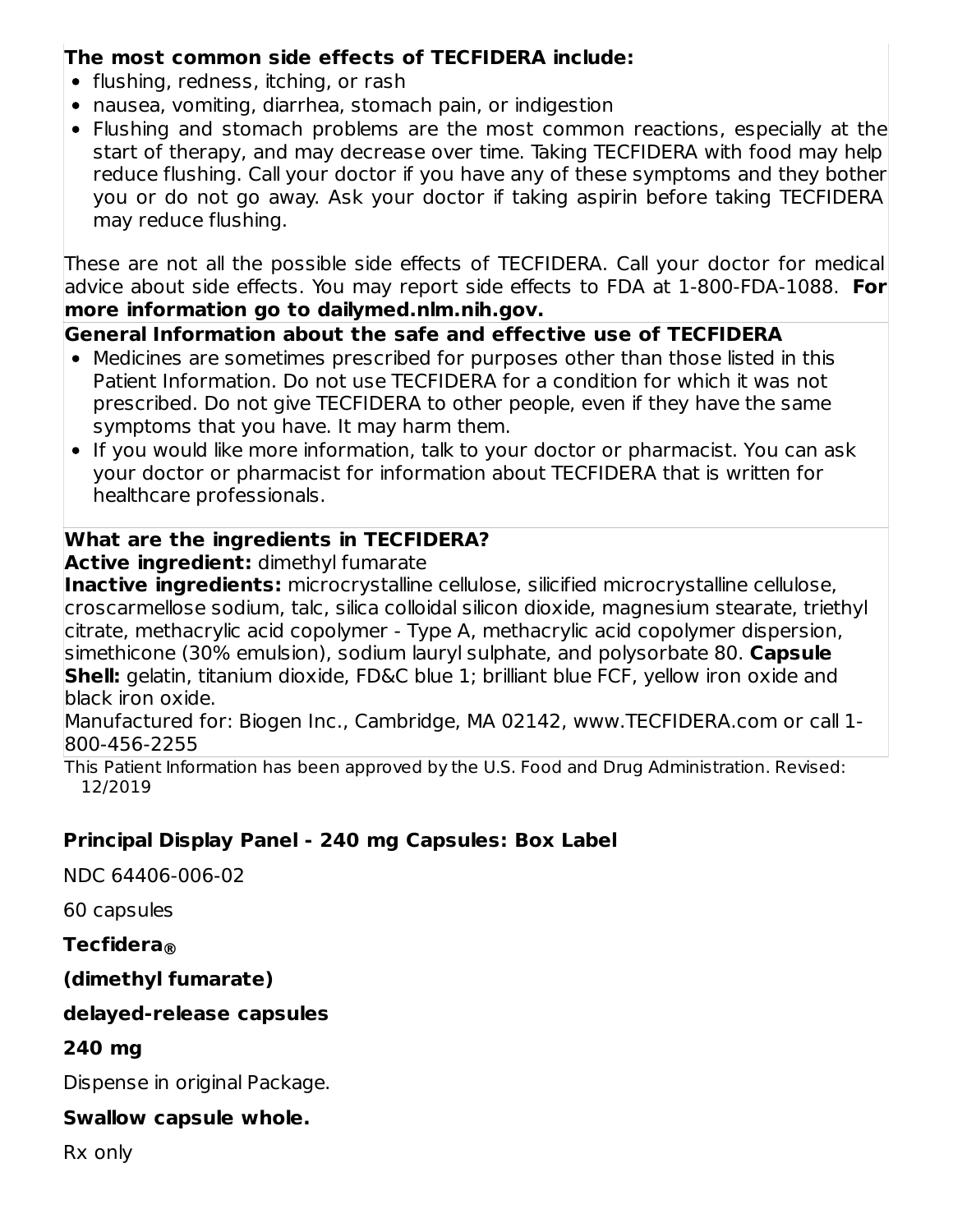| NDC 64406-006-02                                                     | 60 capsules |
|----------------------------------------------------------------------|-------------|
| <b>Tecfidera.</b><br>(dimethyl fumarate)<br>delayed-release capsules |             |
| <b>240 mg</b>                                                        |             |
| Dispense in Original Package.<br>Swallow capsule whole.              |             |
|                                                                      | Rx only     |

**Principal Display Panel - 120 mg Capsules: Box Label** NDC 64406-005-01 14 capsules **Tecfidera ®(dimethyl fumarate)**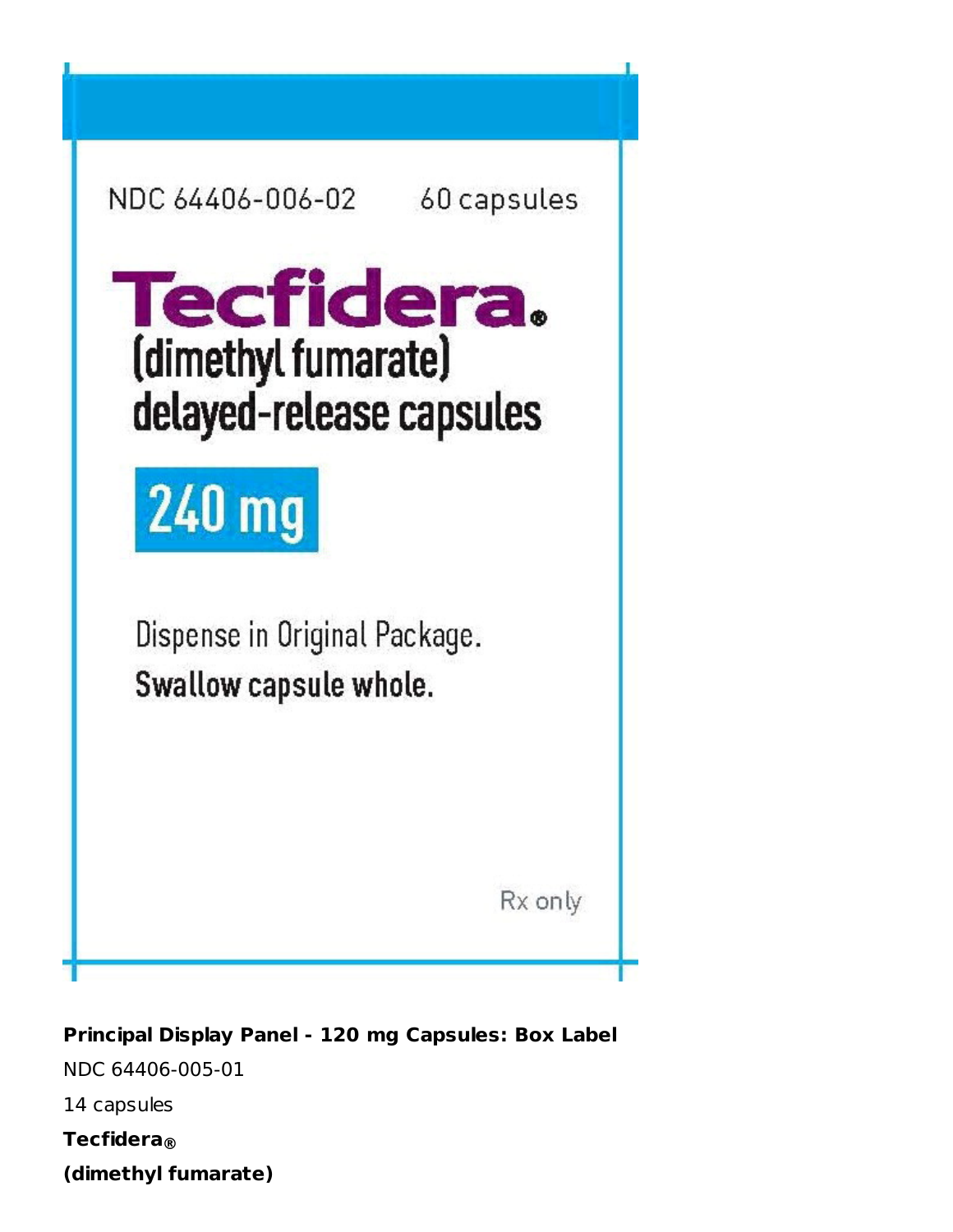## **delayed-release capsules**

## **120 mg**

Dispense in original Package.

#### **Swallow capsule whole.**

Rx only



# **Principal Display Panel - 120 mg Capsules: No Charge Box Label**

NDC 64406-005-08

14 capsules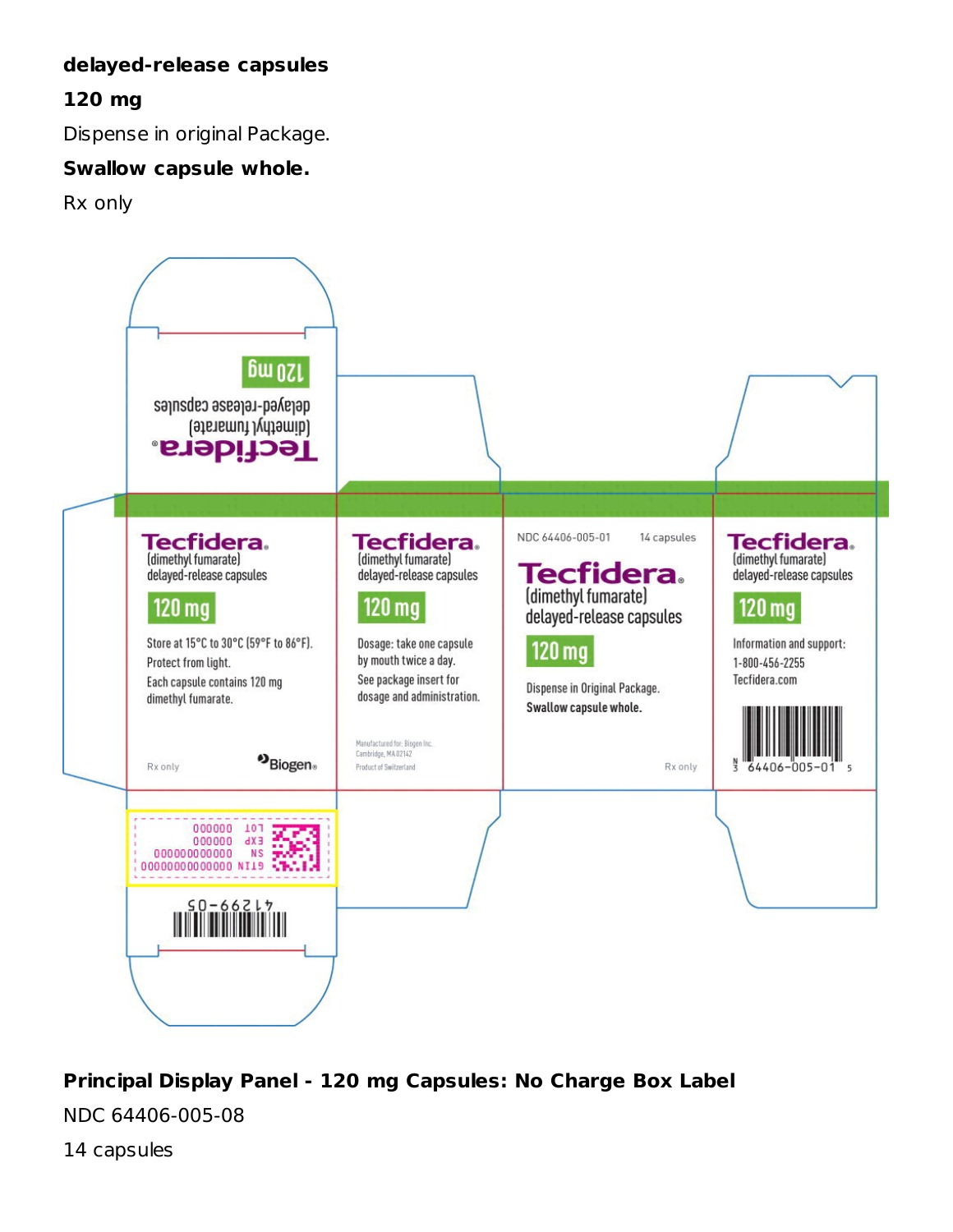# **Tecfidera ®**

**(dimethyl fumarate)**

## **delayed-release capsules**

**120 mg**

Dispense in original Package.

## **Swallow capsule whole.**

Rx only



# **Principal Display Panel - 120 mg Capsules: Sample Box Label**

NDC 64406-005-10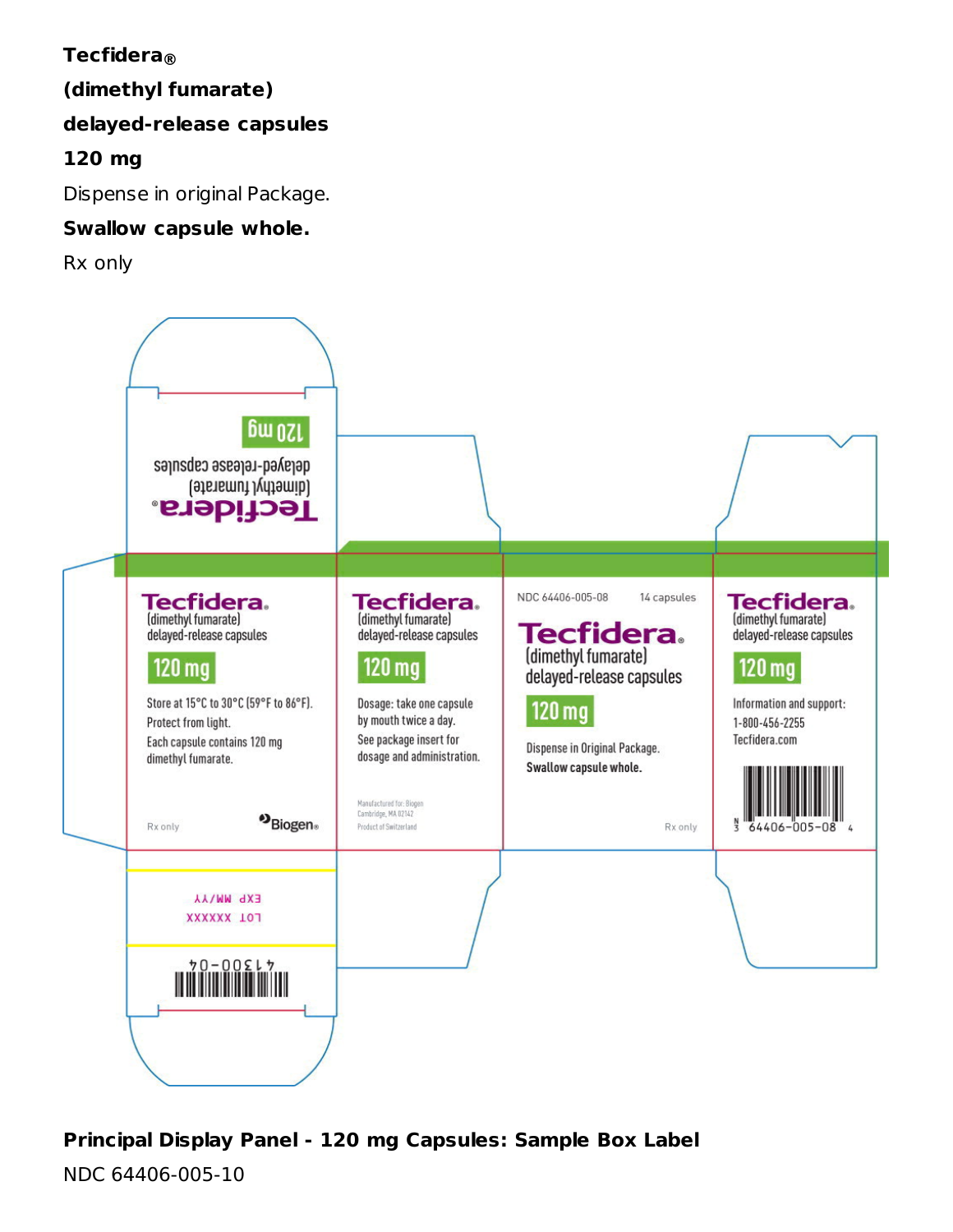14 capsules

**Tecfidera ®**

# **(dimethyl fumarate)**

## **delayed-release capsules**

# **120 mg**

Dispense in original Package.

## **Swallow capsule whole.**

Rx only

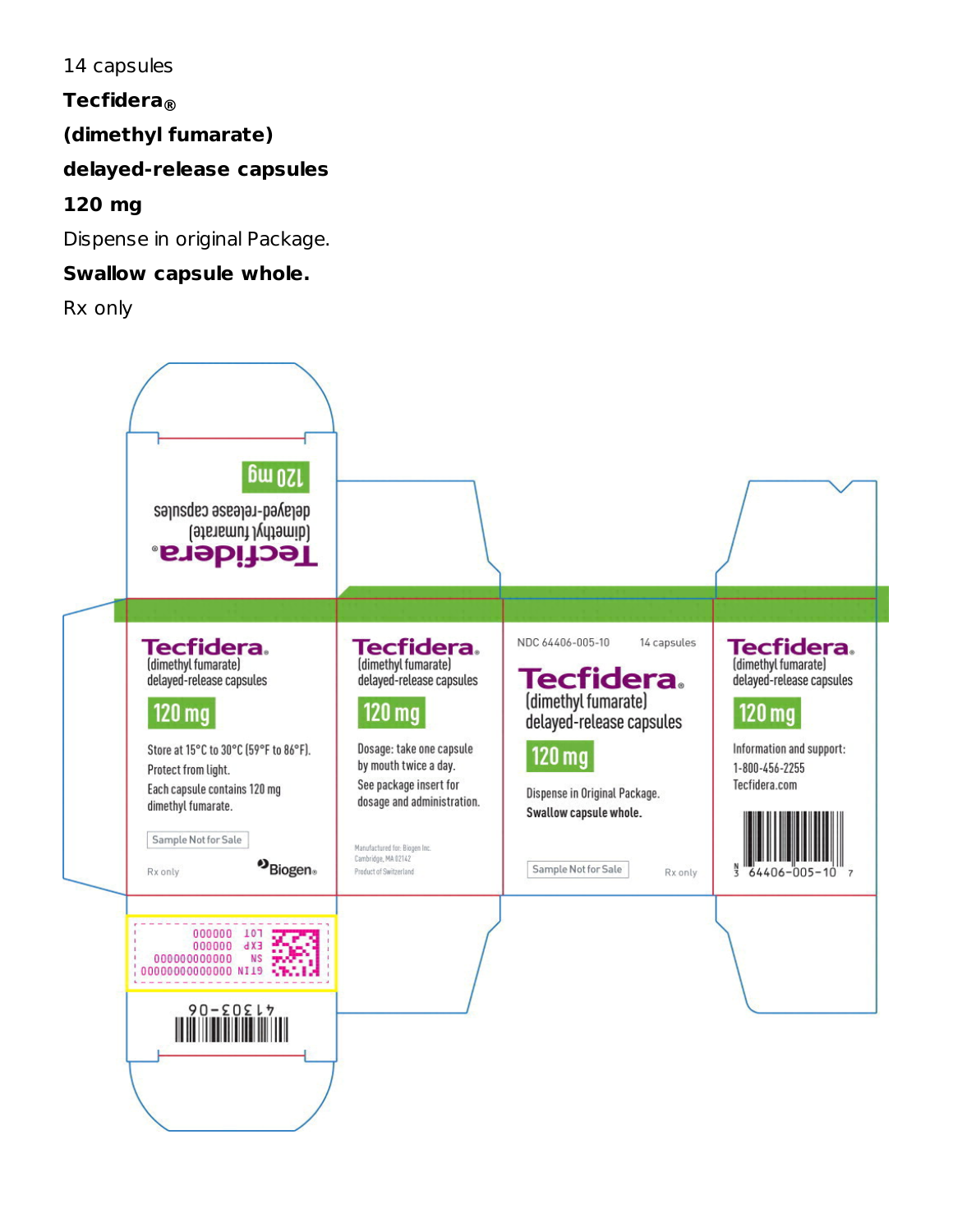## **Principal Display Panel - Starter Pack: Box Label**

NDC 64406-007-03

## **30-Day Starter Pack**

# **Tecfidera ®**

## **(dimethyl fumarate)**

#### **delayed-release capsules**

Package Contents:

# **120 mg Starter Dose**

One bottle containing 14 capsules of 120 mg each

# **240 mg Regular Dose**

One bottle containing 46 capsules of 240 mg each

Dispense in Original Package.

See back panel for dosage and administration instructions for use.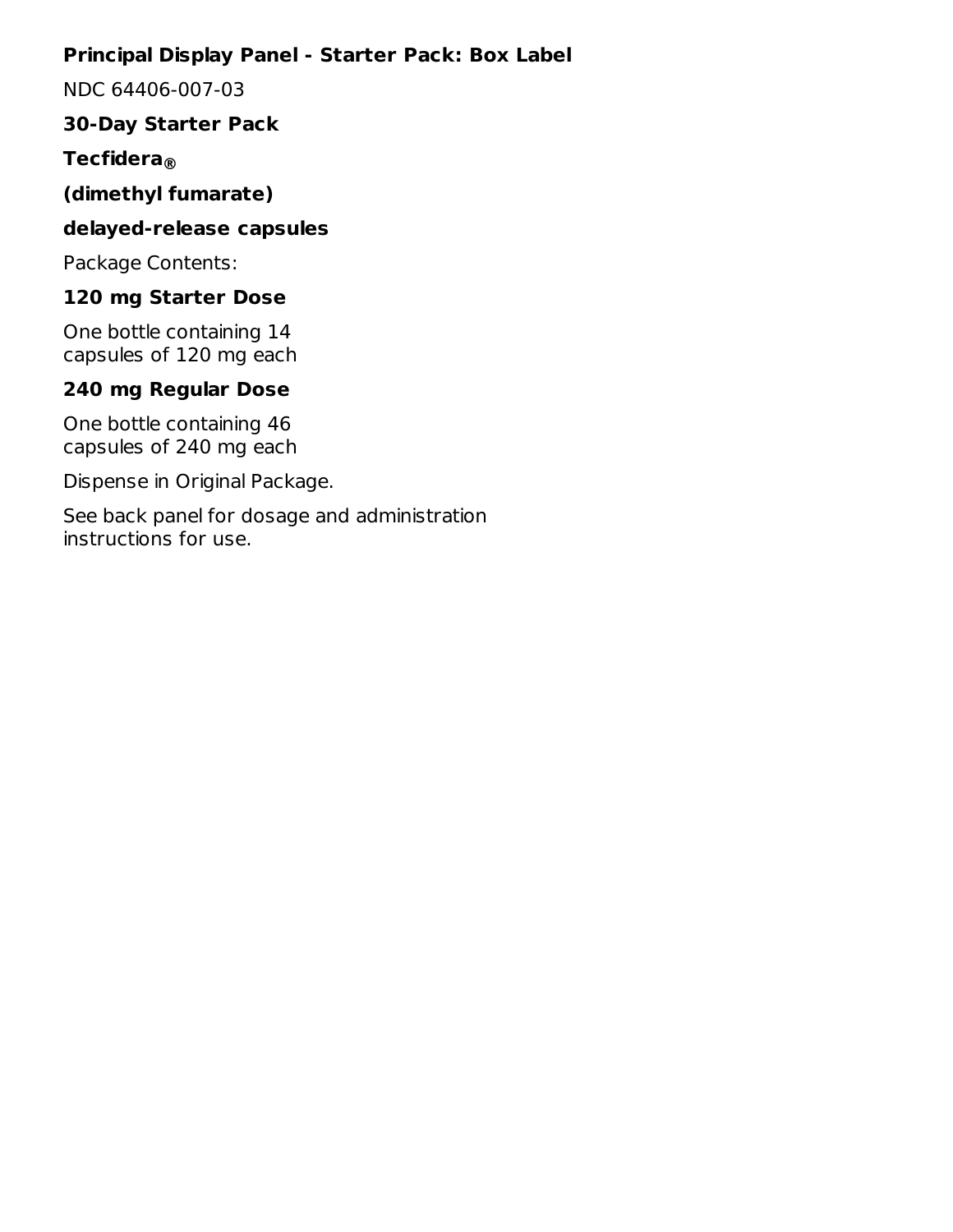

|   | <b>TECFIDERA</b>           |                                                  |                                |                                     |  |  |  |  |  |  |
|---|----------------------------|--------------------------------------------------|--------------------------------|-------------------------------------|--|--|--|--|--|--|
|   | dimethyl fumarate kit      |                                                  |                                |                                     |  |  |  |  |  |  |
|   |                            |                                                  |                                |                                     |  |  |  |  |  |  |
|   | <b>Product Information</b> |                                                  |                                |                                     |  |  |  |  |  |  |
|   | <b>Product Type</b>        | HUMAN PRESCRIPTION DRUG                          | <b>Item Code (Source)</b>      | NDC:64406-007                       |  |  |  |  |  |  |
|   |                            |                                                  |                                |                                     |  |  |  |  |  |  |
|   |                            |                                                  |                                |                                     |  |  |  |  |  |  |
|   | <b>Packaging</b>           |                                                  |                                |                                     |  |  |  |  |  |  |
| # | <b>Item Code</b>           | <b>Package Description</b>                       | <b>Marketing Start</b><br>Date | <b>Marketing End</b><br><b>Date</b> |  |  |  |  |  |  |
|   | NDC:64406-007-<br>03       | 1 in 1 KIT; Type 0: Not a Combination<br>Product | 03/27/2013                     |                                     |  |  |  |  |  |  |
|   |                            |                                                  |                                |                                     |  |  |  |  |  |  |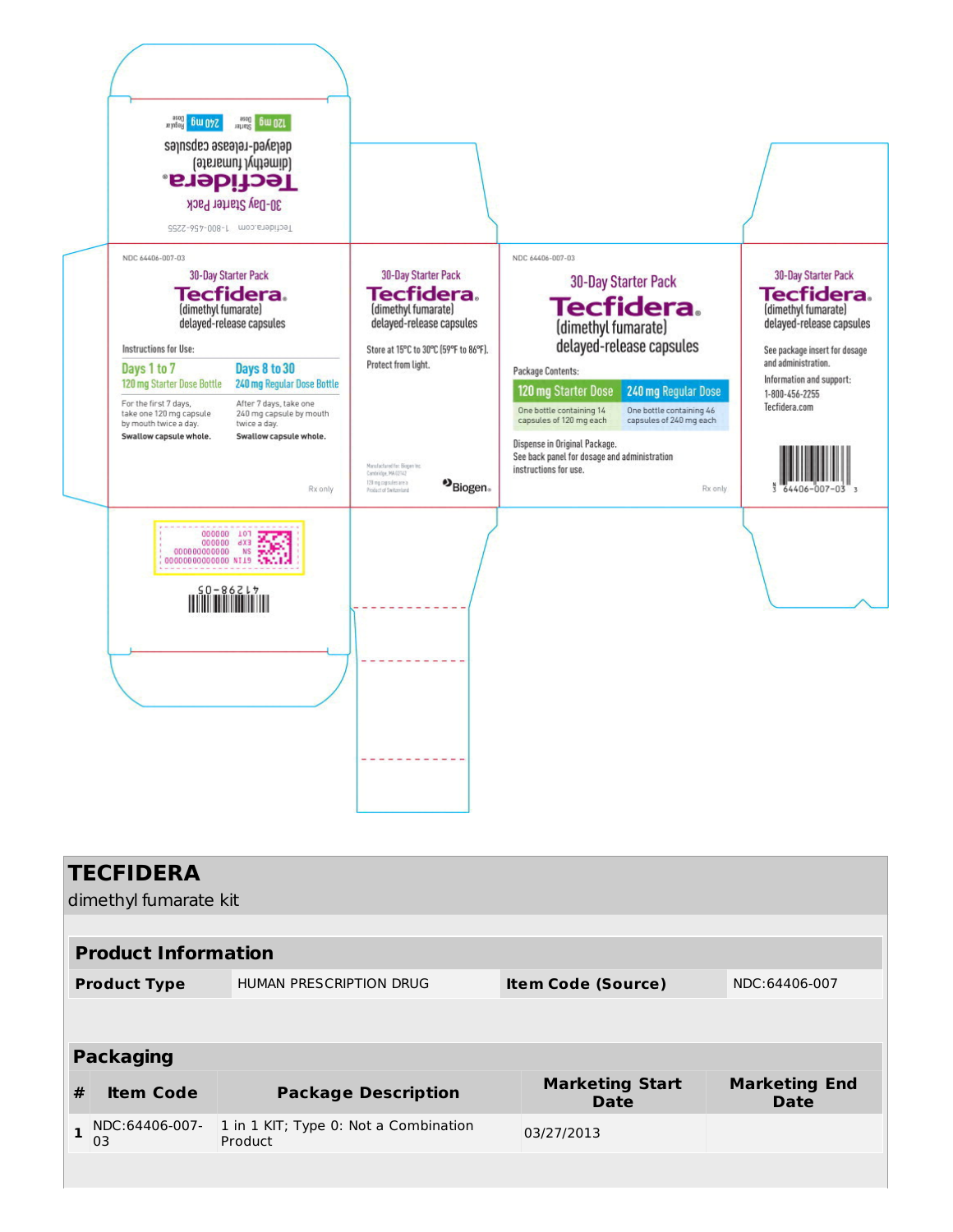| <b>Quantity of Parts</b>       |                                               |                                                                             |    |                     |                                   |             |                 |
|--------------------------------|-----------------------------------------------|-----------------------------------------------------------------------------|----|---------------------|-----------------------------------|-------------|-----------------|
| Part $#$                       | <b>Package Quantity</b>                       |                                                                             |    |                     | <b>Total Product Quantity</b>     |             |                 |
| Part 1                         | 1 BOTTLE, PLASTIC                             |                                                                             | 14 |                     |                                   |             |                 |
| Part 2                         | 1 BOTTLE, PLASTIC                             |                                                                             | 46 |                     |                                   |             |                 |
|                                |                                               |                                                                             |    |                     |                                   |             |                 |
|                                |                                               |                                                                             |    |                     |                                   |             |                 |
| Part 1 of 2                    |                                               |                                                                             |    |                     |                                   |             |                 |
| <b>TECFIDERA</b>               |                                               |                                                                             |    |                     |                                   |             |                 |
| dimethyl fumarate capsule      |                                               |                                                                             |    |                     |                                   |             |                 |
|                                |                                               |                                                                             |    |                     |                                   |             |                 |
|                                |                                               |                                                                             |    |                     |                                   |             |                 |
| <b>Product Information</b>     |                                               |                                                                             |    |                     |                                   |             |                 |
| <b>Route of Administration</b> |                                               | ORAL                                                                        |    |                     |                                   |             |                 |
|                                |                                               |                                                                             |    |                     |                                   |             |                 |
|                                |                                               |                                                                             |    |                     |                                   |             |                 |
|                                | <b>Active Ingredient/Active Moiety</b>        |                                                                             |    |                     |                                   |             |                 |
|                                |                                               | <b>Ingredient Name</b>                                                      |    |                     | <b>Basis of Strength Strength</b> |             |                 |
| UNII:45IUB1PX8R)               |                                               | dimethyl fumarate (UNII: FO2303MNI2) (monomethyl fumarate -                 |    |                     | dimethyl fumarate                 |             | 120 mg          |
|                                |                                               |                                                                             |    |                     |                                   |             |                 |
|                                |                                               |                                                                             |    |                     |                                   |             |                 |
| <b>Inactive Ingredients</b>    |                                               |                                                                             |    |                     |                                   |             |                 |
|                                |                                               | <b>Ingredient Name</b>                                                      |    |                     |                                   |             | <b>Strength</b> |
|                                | Croscarmellose sodium (UNII: M280L1HH48)      |                                                                             |    |                     |                                   |             |                 |
|                                | Microcrystalline Cellulose (UNII: OP1R32D61U) |                                                                             |    |                     |                                   |             |                 |
|                                | Silicon dioxide (UNII: ETJ7Z6XBU4)            |                                                                             |    |                     |                                   |             |                 |
|                                |                                               | Methacrylic Acid - Methyl Methacrylate Copolymer (1:1) (UNII: 74G4R6TH13)   |    |                     |                                   |             |                 |
|                                | Triethyl citrate (UNII: 8Z96QXD6UM)           |                                                                             |    |                     |                                   |             |                 |
|                                |                                               | Methacrylic Acid - Ethyl Acrylate Copolymer (1:1) Type A (UNII: NX76LV5T8J) |    |                     |                                   |             |                 |
| Talc (UNII: 7SEV7J4R1U)        |                                               |                                                                             |    |                     |                                   |             |                 |
|                                | Magnesium stearate (UNII: 70097M6I30)         |                                                                             |    |                     |                                   |             |                 |
|                                | dimethicone (UNII: 92RU3N3Y1O)                |                                                                             |    |                     |                                   |             |                 |
|                                | sodium lauryl sulfate (UNII: 368GB5141J)      |                                                                             |    |                     |                                   |             |                 |
|                                | polysorbate 80 (UNII: 60ZP39ZG8H)             |                                                                             |    |                     |                                   |             |                 |
|                                | Gelatin, Unspecified (UNII: 2G86QN327L)       |                                                                             |    |                     |                                   |             |                 |
|                                | Titanium Dioxide (UNII: 15FIX9V2JP)           |                                                                             |    |                     |                                   |             |                 |
|                                | FD&C Blue No. 1 (UNII: H3R47K3TBD)            |                                                                             |    |                     |                                   |             |                 |
|                                | Ferric Oxide Yellow (UNII: EX43802MRT)        |                                                                             |    |                     |                                   |             |                 |
|                                | FERROSOFERRIC OXIDE (UNII: XM0M87F357)        |                                                                             |    |                     |                                   |             |                 |
|                                |                                               |                                                                             |    |                     |                                   |             |                 |
|                                | <b>Product Characteristics</b>                |                                                                             |    |                     |                                   |             |                 |
| Color                          |                                               | GREEN (green cap), WHITE (white body)                                       |    | <b>Score</b>        |                                   | no score    |                 |
| <b>Shape</b>                   | <b>CAPSULE</b>                                |                                                                             |    | <b>Size</b>         |                                   | 22mm        |                 |
| <b>Flavor</b>                  |                                               |                                                                             |    | <b>Imprint Code</b> |                                   | BG;12;120mg |                 |
| <b>Contains</b>                |                                               |                                                                             |    |                     |                                   |             |                 |
|                                |                                               |                                                                             |    |                     |                                   |             |                 |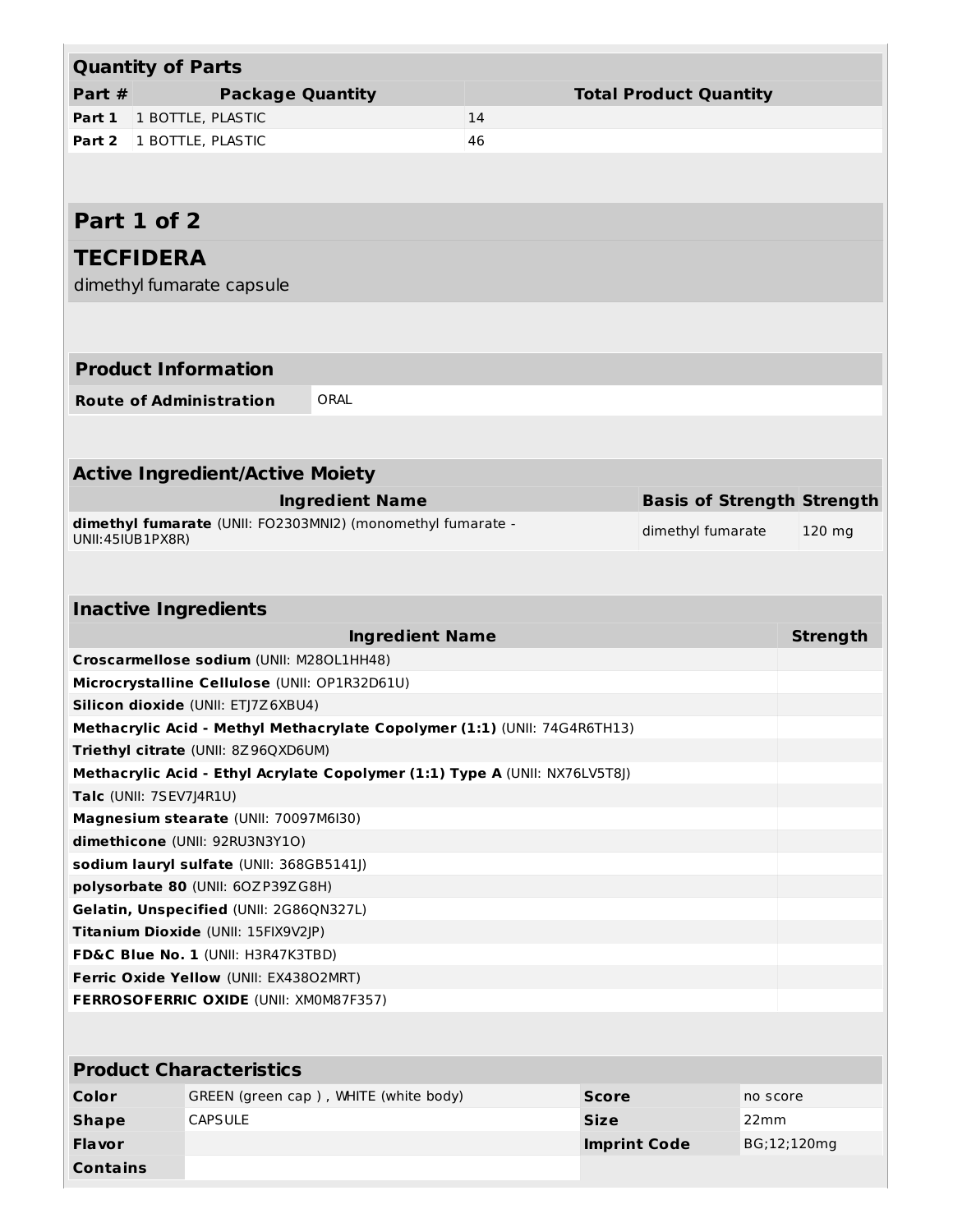| <b>Packaging</b>                                                              |         |           |                                                                             |  |                                       |                        |  |                                     |
|-------------------------------------------------------------------------------|---------|-----------|-----------------------------------------------------------------------------|--|---------------------------------------|------------------------|--|-------------------------------------|
| <b>Item</b><br>#<br>Code                                                      |         |           | <b>Package Description</b>                                                  |  | <b>Marketing Start</b><br><b>Date</b> |                        |  | <b>Marketing End</b><br><b>Date</b> |
| 1                                                                             | Product |           | 14 in 1 BOTTLE, PLASTIC; Type 0: Not a Combination                          |  |                                       |                        |  |                                     |
|                                                                               |         |           |                                                                             |  |                                       |                        |  |                                     |
|                                                                               |         |           |                                                                             |  |                                       |                        |  |                                     |
| <b>Marketing Information</b>                                                  |         |           |                                                                             |  |                                       |                        |  |                                     |
| <b>Marketing</b>                                                              |         |           | <b>Application Number or Monograph</b>                                      |  |                                       | <b>Marketing Start</b> |  | <b>Marketing End</b>                |
| Category                                                                      |         |           | <b>Citation</b>                                                             |  |                                       | Date                   |  | Date                                |
| <b>NDA</b>                                                                    |         | NDA204063 |                                                                             |  | 03/27/2013                            |                        |  |                                     |
|                                                                               |         |           |                                                                             |  |                                       |                        |  |                                     |
|                                                                               |         |           |                                                                             |  |                                       |                        |  |                                     |
| Part 2 of 2                                                                   |         |           |                                                                             |  |                                       |                        |  |                                     |
| <b>TECFIDERA</b>                                                              |         |           |                                                                             |  |                                       |                        |  |                                     |
| dimethyl fumarate capsule                                                     |         |           |                                                                             |  |                                       |                        |  |                                     |
|                                                                               |         |           |                                                                             |  |                                       |                        |  |                                     |
|                                                                               |         |           |                                                                             |  |                                       |                        |  |                                     |
| <b>Product Information</b>                                                    |         |           |                                                                             |  |                                       |                        |  |                                     |
|                                                                               |         |           |                                                                             |  |                                       |                        |  |                                     |
| <b>Route of Administration</b>                                                |         |           | ORAL                                                                        |  |                                       |                        |  |                                     |
|                                                                               |         |           |                                                                             |  |                                       |                        |  |                                     |
| <b>Active Ingredient/Active Moiety</b>                                        |         |           |                                                                             |  |                                       |                        |  |                                     |
|                                                                               |         |           | <b>Ingredient Name</b>                                                      |  |                                       |                        |  | <b>Basis of Strength Strength</b>   |
|                                                                               |         |           | dimethyl fumarate (UNII: FO2303MNI2) (monomethyl fumarate -                 |  |                                       | dimethyl fumarate      |  |                                     |
| UNII:45IUB1PX8R)                                                              |         |           |                                                                             |  |                                       |                        |  | 240 mg                              |
|                                                                               |         |           |                                                                             |  |                                       |                        |  |                                     |
|                                                                               |         |           |                                                                             |  |                                       |                        |  |                                     |
| <b>Inactive Ingredients</b>                                                   |         |           |                                                                             |  |                                       |                        |  |                                     |
|                                                                               |         |           | <b>Ingredient Name</b>                                                      |  |                                       |                        |  | <b>Strength</b>                     |
| Croscarmellose sodium (UNII: M280L1HH48)                                      |         |           |                                                                             |  |                                       |                        |  |                                     |
| Microcrystalline Cellulose (UNII: OP1R32D61U)                                 |         |           |                                                                             |  |                                       |                        |  |                                     |
| Silicon dioxide (UNII: ETJ7Z6XBU4)                                            |         |           |                                                                             |  |                                       |                        |  |                                     |
| <b>Triethyl citrate (UNII: 8Z96QXD6UM)</b>                                    |         |           | Methacrylic Acid - Methyl Methacrylate Copolymer (1:1) (UNII: 74G4R6TH13)   |  |                                       |                        |  |                                     |
|                                                                               |         |           | Methacrylic Acid - Ethyl Acrylate Copolymer (1:1) Type A (UNII: NX76LV5T8J) |  |                                       |                        |  |                                     |
|                                                                               |         |           |                                                                             |  |                                       |                        |  |                                     |
| Talc (UNII: 7SEV7J4R1U)<br>Magnesium stearate (UNII: 70097M6I30)              |         |           |                                                                             |  |                                       |                        |  |                                     |
| dimethicone (UNII: 92RU3N3Y1O)                                                |         |           |                                                                             |  |                                       |                        |  |                                     |
|                                                                               |         |           |                                                                             |  |                                       |                        |  |                                     |
| sodium lauryl sulfate (UNII: 368GB5141J)<br>polysorbate 80 (UNII: 60ZP39ZG8H) |         |           |                                                                             |  |                                       |                        |  |                                     |
| Gelatin, Unspecified (UNII: 2G86QN327L)                                       |         |           |                                                                             |  |                                       |                        |  |                                     |
| Titanium Dioxide (UNII: 15FIX9V2JP)                                           |         |           |                                                                             |  |                                       |                        |  |                                     |
| FD&C Blue No. 1 (UNII: H3R47K3TBD)                                            |         |           |                                                                             |  |                                       |                        |  |                                     |
| Ferric Oxide Yellow (UNII: EX43802MRT)                                        |         |           |                                                                             |  |                                       |                        |  |                                     |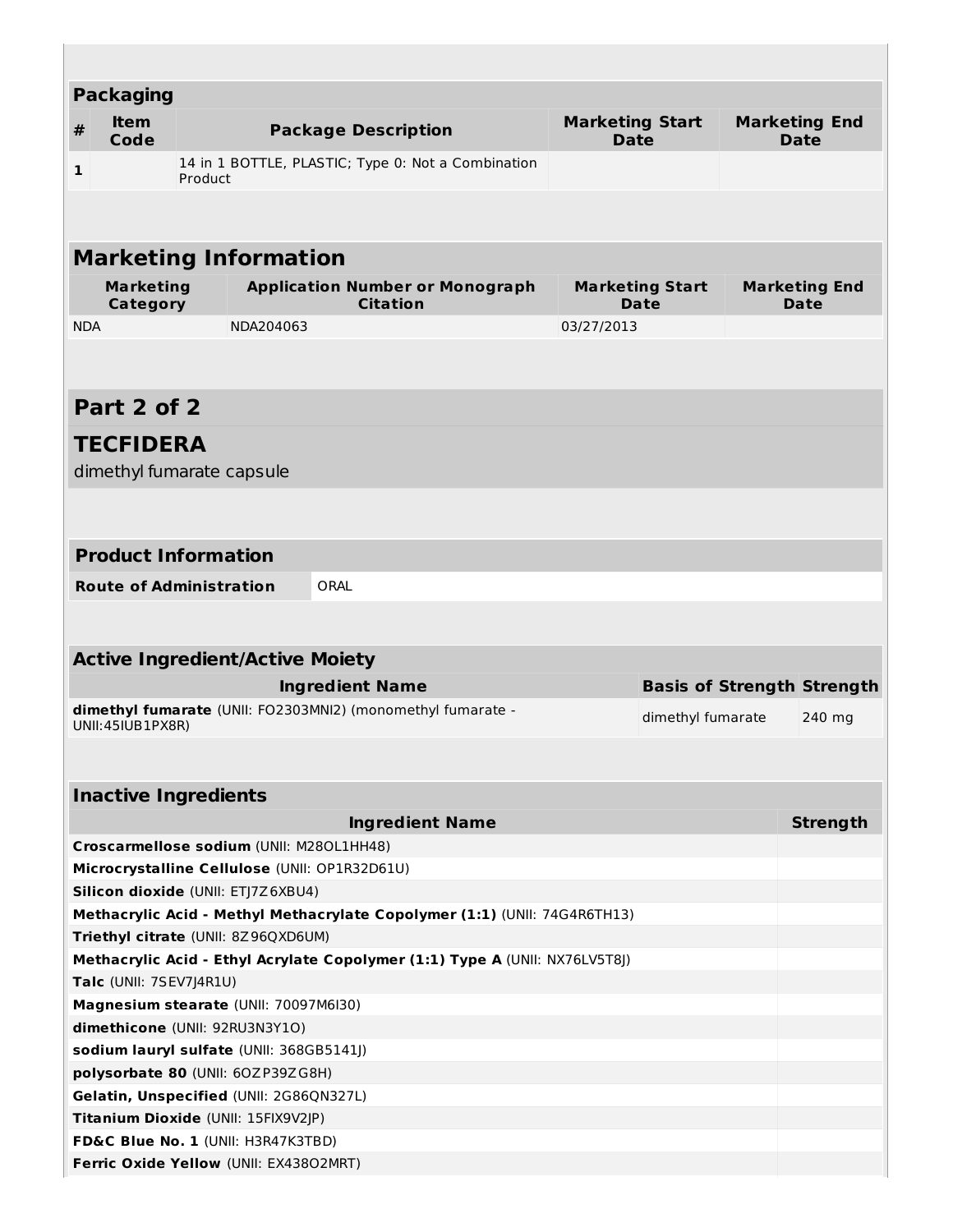| <b>FERROSOFERRIC OXIDE (UNII: XMOM87F357)</b>                      |                                               |                 |                                                             |                     |                                       |              |                                     |  |  |
|--------------------------------------------------------------------|-----------------------------------------------|-----------------|-------------------------------------------------------------|---------------------|---------------------------------------|--------------|-------------------------------------|--|--|
|                                                                    |                                               |                 |                                                             |                     |                                       |              |                                     |  |  |
| <b>Product Characteristics</b>                                     |                                               |                 |                                                             |                     |                                       |              |                                     |  |  |
| Color<br>GREEN (green cap, green body)<br><b>Score</b><br>no score |                                               |                 |                                                             |                     |                                       |              |                                     |  |  |
| <b>Shape</b>                                                       |                                               | <b>CAPSULE</b>  |                                                             | <b>Size</b>         |                                       | 22mm         |                                     |  |  |
| <b>Flavor</b>                                                      |                                               |                 |                                                             |                     |                                       | BG;12;240;mg |                                     |  |  |
| <b>Contains</b>                                                    |                                               |                 |                                                             | <b>Imprint Code</b> |                                       |              |                                     |  |  |
|                                                                    |                                               |                 |                                                             |                     |                                       |              |                                     |  |  |
|                                                                    |                                               |                 |                                                             |                     |                                       |              |                                     |  |  |
| <b>Packaging</b>                                                   |                                               |                 |                                                             |                     |                                       |              |                                     |  |  |
| <b>Item</b><br>#<br>Code                                           |                                               |                 | <b>Package Description</b>                                  |                     | <b>Marketing Start</b><br><b>Date</b> |              | <b>Marketing End</b><br><b>Date</b> |  |  |
| 1                                                                  |                                               |                 | 46 in 1 BOTTLE, PLASTIC; Type 0: Not a Combination          |                     |                                       |              |                                     |  |  |
|                                                                    | Product                                       |                 |                                                             |                     |                                       |              |                                     |  |  |
|                                                                    |                                               |                 |                                                             |                     |                                       |              |                                     |  |  |
| <b>Marketing Information</b>                                       |                                               |                 |                                                             |                     |                                       |              |                                     |  |  |
| <b>Marketing</b>                                                   |                                               |                 | <b>Application Number or Monograph</b>                      |                     | <b>Marketing Start</b>                |              | <b>Marketing End</b>                |  |  |
| <b>Category</b><br><b>NDA</b>                                      |                                               | NDA204063       | <b>Citation</b>                                             | 03/27/2013          | Date                                  |              | Date                                |  |  |
|                                                                    |                                               |                 |                                                             |                     |                                       |              |                                     |  |  |
|                                                                    |                                               |                 |                                                             |                     |                                       |              |                                     |  |  |
| <b>Marketing Information</b>                                       |                                               |                 |                                                             |                     |                                       |              |                                     |  |  |
| <b>Marketing</b>                                                   |                                               |                 | <b>Application Number or Monograph</b>                      |                     | <b>Marketing Start</b>                |              | <b>Marketing End</b>                |  |  |
| Category                                                           |                                               | <b>Citation</b> |                                                             | <b>Date</b>         |                                       |              | Date                                |  |  |
| <b>NDA</b>                                                         |                                               | NDA204063       |                                                             | 03/27/2013          |                                       |              |                                     |  |  |
|                                                                    |                                               |                 |                                                             |                     |                                       |              |                                     |  |  |
|                                                                    |                                               |                 |                                                             |                     |                                       |              |                                     |  |  |
| TECFIDERA                                                          |                                               |                 |                                                             |                     |                                       |              |                                     |  |  |
| dimethyl fumarate capsule                                          |                                               |                 |                                                             |                     |                                       |              |                                     |  |  |
|                                                                    |                                               |                 |                                                             |                     |                                       |              |                                     |  |  |
| <b>Product Information</b>                                         |                                               |                 |                                                             |                     |                                       |              |                                     |  |  |
| <b>Product Type</b>                                                |                                               |                 | HUMAN PRESCRIPTION DRUG                                     |                     | <b>Item Code (Source)</b>             |              | NDC:64406-005                       |  |  |
| <b>Route of Administration</b>                                     |                                               |                 | ORAL                                                        |                     |                                       |              |                                     |  |  |
|                                                                    |                                               |                 |                                                             |                     |                                       |              |                                     |  |  |
| <b>Active Ingredient/Active Moiety</b>                             |                                               |                 |                                                             |                     |                                       |              |                                     |  |  |
|                                                                    |                                               |                 | <b>Ingredient Name</b>                                      |                     |                                       |              | <b>Basis of Strength Strength</b>   |  |  |
|                                                                    |                                               |                 | dimethyl fumarate (UNII: FO2303MNI2) (monomethyl fumarate - |                     | dimethyl fumarate                     |              | 120 mg                              |  |  |
| UNII:45IUB1PX8R)                                                   |                                               |                 |                                                             |                     |                                       |              |                                     |  |  |
|                                                                    |                                               |                 |                                                             |                     |                                       |              |                                     |  |  |
| <b>Inactive Ingredients</b>                                        |                                               |                 |                                                             |                     |                                       |              |                                     |  |  |
|                                                                    |                                               |                 | <b>Ingredient Name</b>                                      |                     |                                       |              | <b>Strength</b>                     |  |  |
| Croscarmellose sodium (UNII: M280L1HH48)                           |                                               |                 |                                                             |                     |                                       |              |                                     |  |  |
|                                                                    | Microcrystalline Cellulose (UNII: OP1R32D61U) |                 |                                                             |                     |                                       |              |                                     |  |  |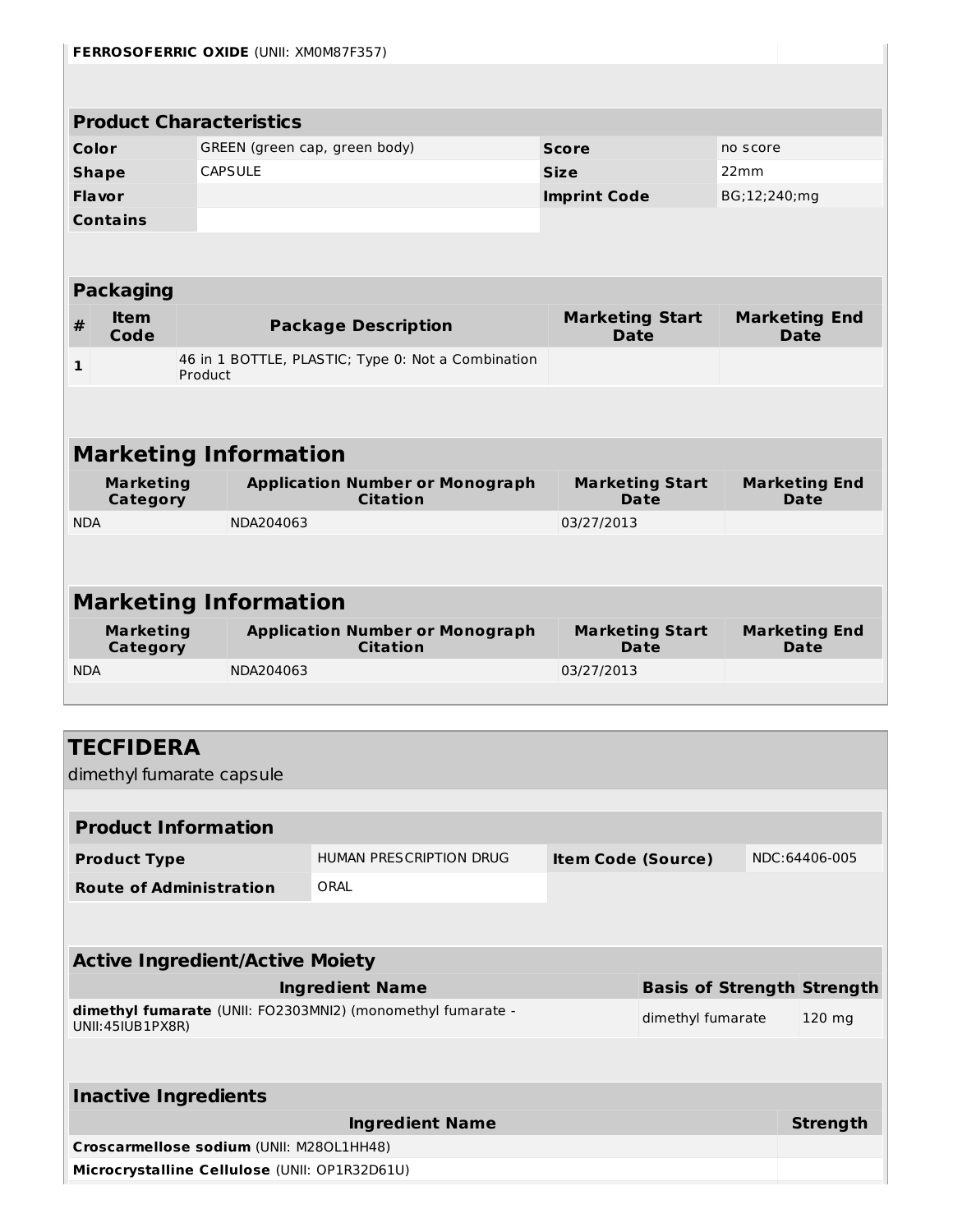| Magnesium stearate (UNII: 70097M6I30)<br>Talc (UNII: 7SEV7J4R1U)          |                                |  |                                                                             |  |                                       |          |                              |  |  |
|---------------------------------------------------------------------------|--------------------------------|--|-----------------------------------------------------------------------------|--|---------------------------------------|----------|------------------------------|--|--|
| Silicon Dioxide (UNII: ETJ7Z6XBU4)                                        |                                |  |                                                                             |  |                                       |          |                              |  |  |
| Methacrylic Acid - Methyl Methacrylate Copolymer (1:1) (UNII: 74G4R6TH13) |                                |  |                                                                             |  |                                       |          |                              |  |  |
|                                                                           |                                |  | Triethyl citrate (UNII: 8Z96QXD6UM)                                         |  |                                       |          |                              |  |  |
|                                                                           |                                |  | Methacrylic Acid - Ethyl Acrylate Copolymer (1:1) Type A (UNII: NX76LV5T8J) |  |                                       |          |                              |  |  |
|                                                                           | dimethicone (UNII: 92RU3N3Y1O) |  |                                                                             |  |                                       |          |                              |  |  |
|                                                                           |                                |  | sodium lauryl sulfate (UNII: 368GB5141J)                                    |  |                                       |          |                              |  |  |
|                                                                           |                                |  | polysorbate 80 (UNII: 60ZP39ZG8H)                                           |  |                                       |          |                              |  |  |
|                                                                           |                                |  | Gelatin, Unspecified (UNII: 2G86QN327L)                                     |  |                                       |          |                              |  |  |
|                                                                           |                                |  | Titanium Dioxide (UNII: 15FIX9V2JP)                                         |  |                                       |          |                              |  |  |
|                                                                           |                                |  | FD&C Blue No. 1 (UNII: H3R47K3TBD)                                          |  |                                       |          |                              |  |  |
|                                                                           |                                |  | <b>Ferric Oxide Yellow (UNII: EX43802MRT)</b>                               |  |                                       |          |                              |  |  |
|                                                                           |                                |  | <b>FERROSOFERRIC OXIDE (UNII: XM0M87F357)</b>                               |  |                                       |          |                              |  |  |
|                                                                           |                                |  |                                                                             |  |                                       |          |                              |  |  |
|                                                                           |                                |  |                                                                             |  |                                       |          |                              |  |  |
|                                                                           | <b>Product Characteristics</b> |  |                                                                             |  |                                       |          |                              |  |  |
|                                                                           | Color                          |  | GREEN (green cap), WHITE (white body)                                       |  | <b>Score</b>                          | no score |                              |  |  |
|                                                                           | <b>Shape</b>                   |  | CAPSULE (CAPSULE)                                                           |  | <b>Size</b>                           | 22mm     |                              |  |  |
|                                                                           | <b>Flavor</b>                  |  |                                                                             |  | <b>Imprint Code</b>                   |          | BG;12;120mg                  |  |  |
|                                                                           | <b>Contains</b>                |  |                                                                             |  |                                       |          |                              |  |  |
|                                                                           |                                |  |                                                                             |  |                                       |          |                              |  |  |
|                                                                           |                                |  |                                                                             |  |                                       |          |                              |  |  |
|                                                                           | <b>Packaging</b>               |  |                                                                             |  |                                       |          |                              |  |  |
| #                                                                         | <b>Item Code</b>               |  | <b>Package Description</b>                                                  |  | <b>Marketing Start</b><br>Date        |          | <b>Marketing End</b><br>Date |  |  |
| 1                                                                         | NDC:64406-<br>005-01           |  | 1 in 1 CARTON                                                               |  | 03/27/2013                            |          |                              |  |  |
| 1                                                                         |                                |  | 14 in 1 BOTTLE, PLASTIC; Type 0: Not a<br><b>Combination Product</b>        |  |                                       |          |                              |  |  |
|                                                                           |                                |  |                                                                             |  |                                       |          |                              |  |  |
|                                                                           |                                |  |                                                                             |  |                                       |          |                              |  |  |
|                                                                           |                                |  | <b>Marketing Information</b>                                                |  |                                       |          |                              |  |  |
|                                                                           | <b>Marketing</b><br>Category   |  | <b>Application Number or Monograph</b><br><b>Citation</b>                   |  | <b>Marketing Start</b><br><b>Date</b> |          | <b>Marketing End</b><br>Date |  |  |
| <b>NDA</b>                                                                |                                |  | NDA204063                                                                   |  | 03/27/2013                            |          |                              |  |  |

| <b>TECFIDERA</b>                       |                                |                           |                                   |  |  |  |  |  |
|----------------------------------------|--------------------------------|---------------------------|-----------------------------------|--|--|--|--|--|
| dimethyl fumarate capsule              |                                |                           |                                   |  |  |  |  |  |
|                                        |                                |                           |                                   |  |  |  |  |  |
| <b>Product Information</b>             |                                |                           |                                   |  |  |  |  |  |
| <b>Product Type</b>                    | <b>HUMAN PRESCRIPTION DRUG</b> | <b>Item Code (Source)</b> | NDC:64406-006                     |  |  |  |  |  |
| <b>Route of Administration</b>         | ORAI                           |                           |                                   |  |  |  |  |  |
|                                        |                                |                           |                                   |  |  |  |  |  |
|                                        |                                |                           |                                   |  |  |  |  |  |
| <b>Active Ingredient/Active Moiety</b> |                                |                           |                                   |  |  |  |  |  |
|                                        | <b>Ingredient Name</b>         |                           | <b>Basis of Strength Strength</b> |  |  |  |  |  |
|                                        |                                |                           |                                   |  |  |  |  |  |